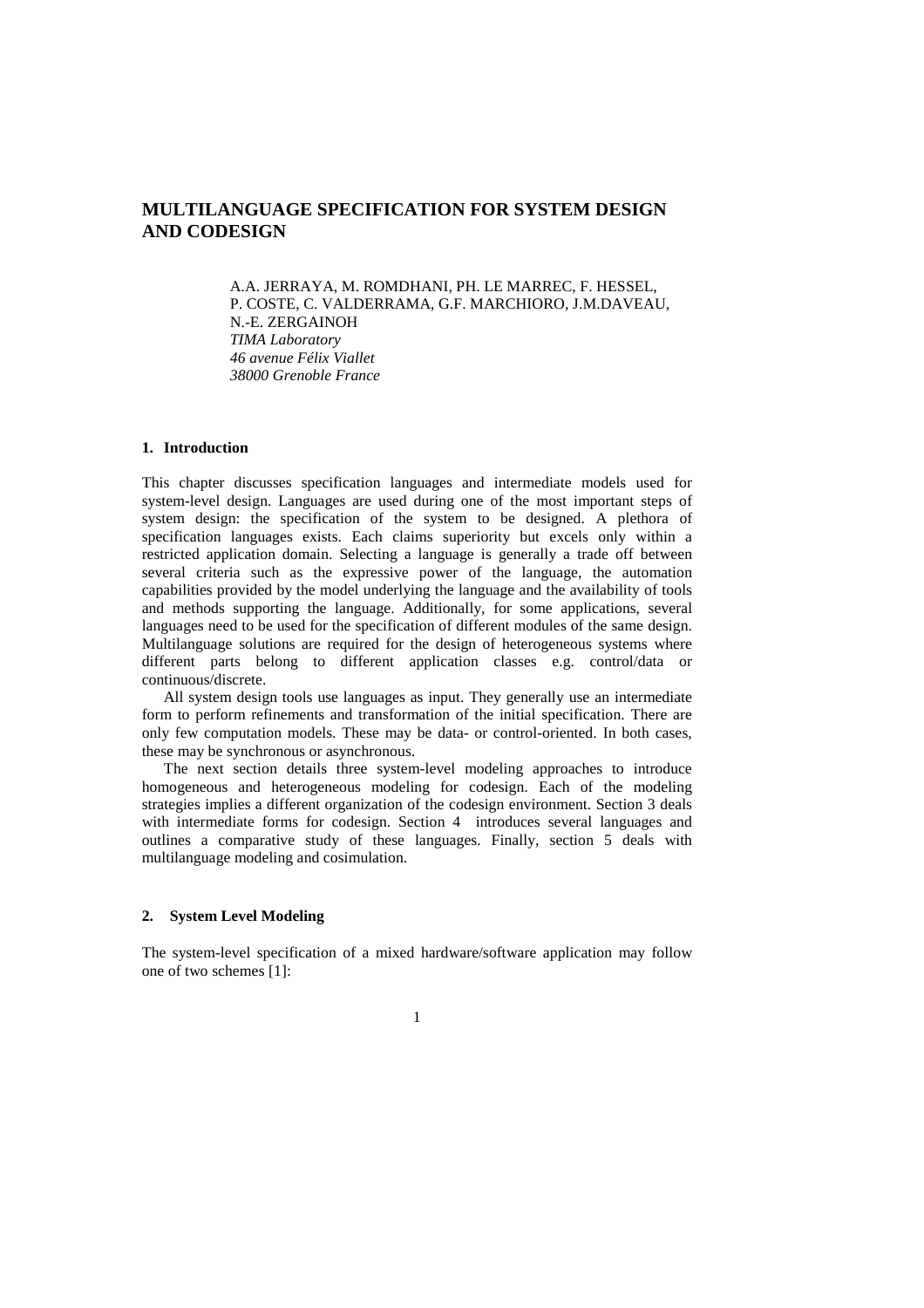- 1. Homogeneous specification: a single language is used for the specification of the overall system including hardware parts and software parts.
- 2. Heterogeneous modeling: specific languages are used for hardware parts and software parts, a typical example is the mixed C-VHDL model.

Both modeling strategies imply a different organization of the codesign environment.

# 2.1 HOMOGENEOUS MODELING

Homogeneous modeling implies the use of a single specification language for the modeling of the overall system. A generic codesign environment based on homogeneous modeling is shown in Figure 1. Codesign starts with a global specification given in a single language. This specification may be independent of the future implementation and the partitioning of the system into hardware and software parts. In this case codesign includes a partitioning step aimed to split this initial model into hardware and software. The outcome is an architecture made of hardware processors and software processors. This is generally called virtual prototype and may be given in a single language or different languages (e.g. C for software and VHDL for hardware).



*Figure 1* Homogeneous Modeling

The key issue with such codesign environments is the correspondence between the concepts used in the initial specification and the concepts provided by the target model (virtual prototype). For instance the mapping of the system specification language including high-level concepts such as distributed control and abstract communication onto low-level languages such as C and VHDL is a non trivial task [2, 3].

Several codesign environments follow this scheme. In order to reduce the gap between the specification model and the virtual prototype, these tools start with a lowlevel specification model. Cosyma starts with a C-like model called  $C^{x}$  [4, 5]. VULCAN starts with another C-like language called hardware C. Several codesign tools start with VHDL [6]. Only few tools tried to start from a high-level model. These include Polis [7] that starts with an Esterel model [8, 9], Spec-syn [10, 11] that starts from SpecCharts [12, 13, 14] and [3] that starts from LOTOS [15]. [2,66] details COSMOS, a codesign tool that starts from SDL.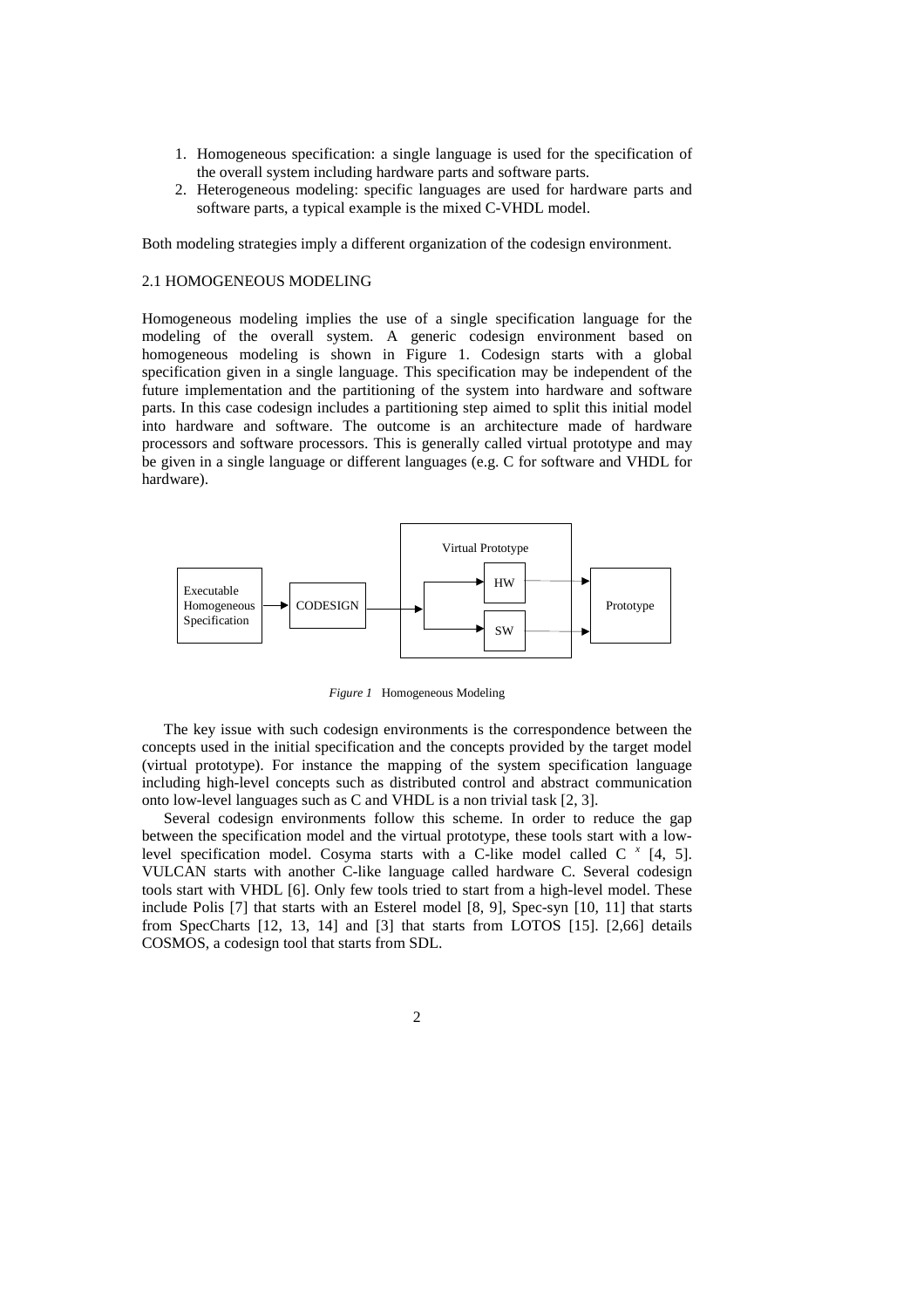# 2.2 HETEROGENEOUS MODELING OF HARDWARE/SOFTWARE **ARCHITECTURES**

Heterogeneous modeling allows the use of specific languages for the hardware and software parts. A generic codesign environment based on a heterogeneous model is given in Figure 2. Codesign starts with a virtual prototype when the hardware/software partitioning is already made. In this case, codesign is a simple mapping of the software parts and the hardware parts on dedicated processors.



*Figure 2* Heterogeneous Modeling

The key issues with such a scheme are validation and interfacing. The use of multilanguage specification requires new validation techniques able to handle a multiparadigm model. Instead of simulation we will need cosimulation and instead of verification we will need coverification. Cosimulation issues will be addressed in section 5. Additionally, multilanguage specification brings the issue of interfacing subsystems which are described in different languages. These interfaces need to be refined when the initial specification is mapped onto a prototype.

Coware[16] and Seamless[17] are typical environments supporting such a codesign scheme. They start from mixed description given in VHDL or VERILOG for hardware and C for software. All of them allow for cosimulation. However, only few of these systems allow for interface synthesis [18]. This kind of codesign model will be detailed in section 5.

# 2.3 MULTILANGUAGE SPECIFICATION

Most of the existing system specification languages are based on a single paradigm. Each of these languages is more efficient for a given application domain. For instance some of these languages are more adapted to the specification of state-based specification (SDL or Statechart), some others are more suited for data flow and continious computation (LUSTRE, Matlab), while many others are more suitable for algorithmic description (C, C++).

When a large system has to be designed by separate groups, they may have different cultures and expertise with different modeling styles. The specification of such large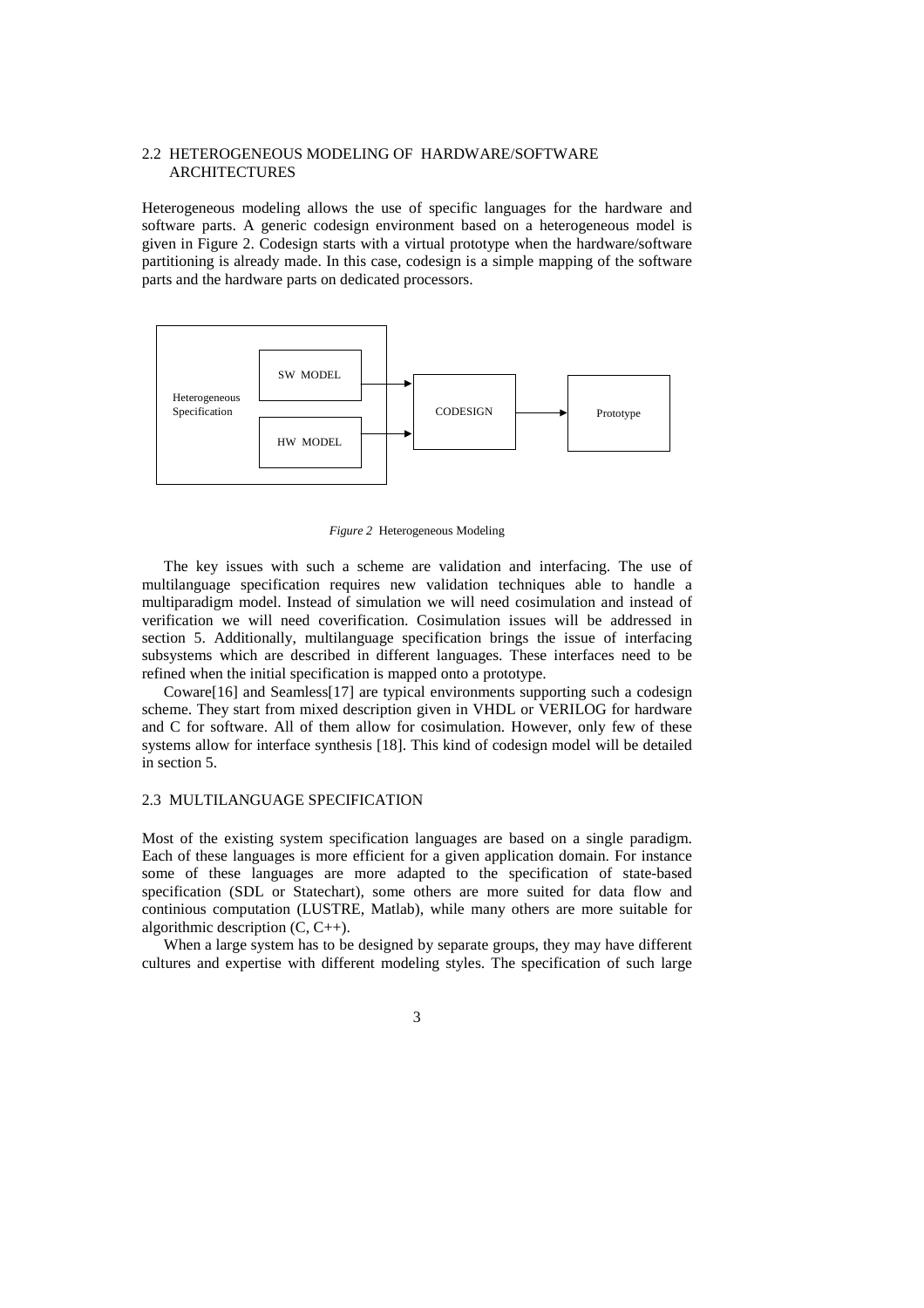designs may lead each group to use a different language which is more suitable for the specification of the subsystem they are designing according to its application domain and to their culture.

Figure 3 shows a typical complex system, a mobile telecommunication terminal, e.g. a G.S.M. handset. This system is made of four heterogeneous subsystems that are traditionally designed by separate groups that may be geographically distributed.

# a) The protocol and MMI subsystem :

This part is in charge of high-level protocols and data processing and user interface. It is generally designed by a software group using high-level languages such as SDL or C++.

## b) The DSP subsystem :

This part is in charge of signal processing and error correction. It is generally designed by "DSP Group using specific tools and methods such as Matlab, Simulink [67], SPW or COSSAP [68].



*Figure 3*Heterogeneous Architecture of a Mobile Telecom Terminal e.g. G.S.M. handset

# c) the DSP subsystem :

This part is in charge of the physical connection. It is generally made by an analog design group using another kind of specific tools and method such as CMS [69].

#### d) The interface subsystem :

This part is in charge of the communication between the three other parts. It may include complex buses and a sophisticated memory system. It is generally designed by a hardware group using classical EDA tools.

The key issue for the design of such a system is the validation of the overall design and the synthesis of the interfaces between the different subsystems. Of course, most of these subsystems may include both software and hardware.

Figure 4 shows a generic flow for codesign starting from multi-level specification. Each of the subsystems of the initial specification may need to be decomposed into hardware and software parts. Moreover, we may need to compose some of these subsystems in order to perform global hardware/software sub-systems. In other words, partitioning may be local to a given subsystem or global to several subsystems.<br>This part is in charge of the physical connection. It is generally made by an analog compusing proup using another kend of specific tools and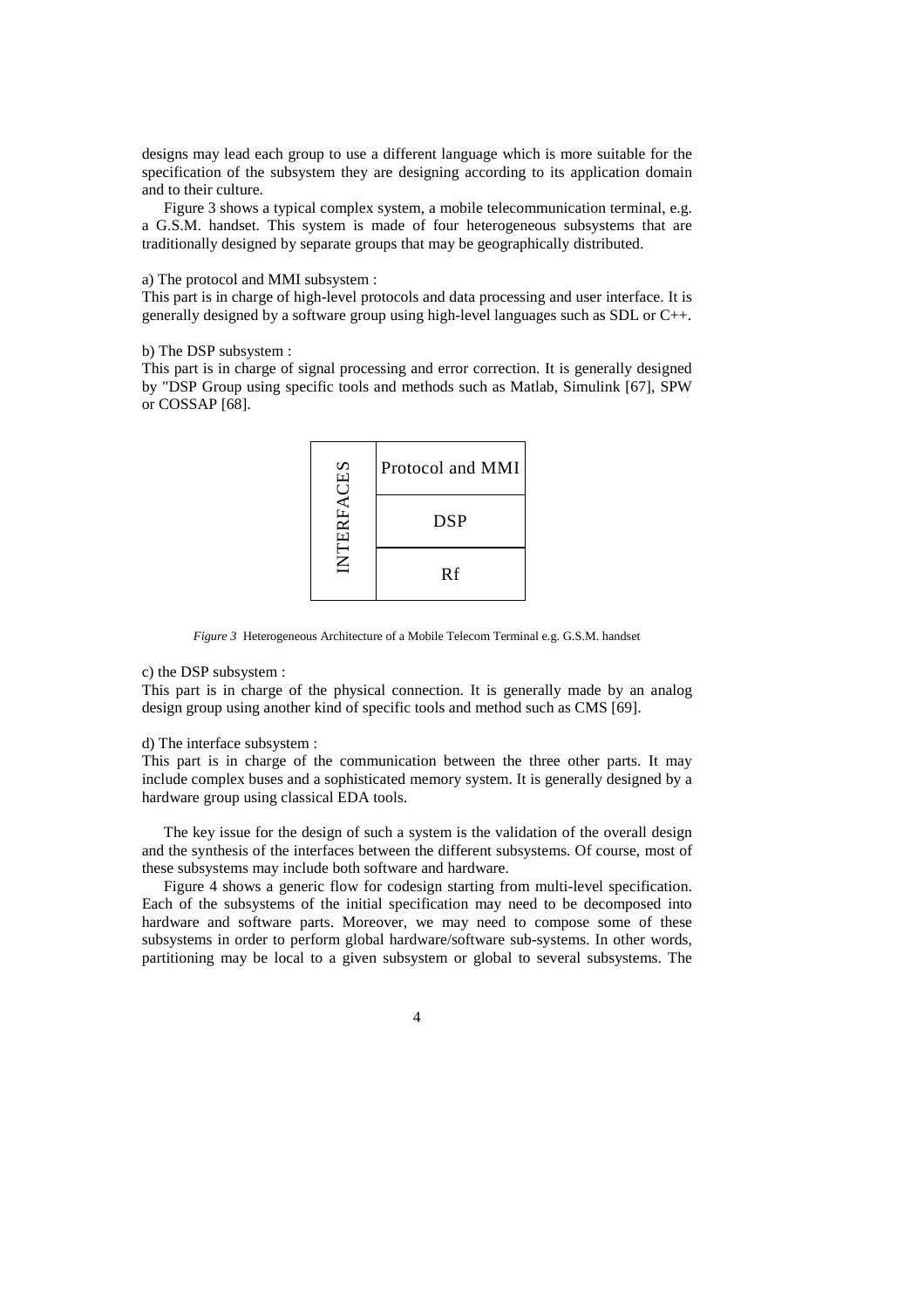codesign process also needs to tackle the refinement of interfaces and communication between subsystems.

As in the case of the heterogeneous modeling for system architecture, the problems of interfacing and multilanguage validation need to be solved. In addition, this model brings another difficult issue: language composition. In fact, in the case where a global partitioning is needed, the different subsystems need to be mapped onto a homogeneous model in order to be decomposed. This operation would need a composition format able to accommodate the concepts used for the specification of the different subsystems and their interconnection.



**Fig. 4** Multilanguage codesign

In all cases, the key issue with multilanguage codesign is the synthesis of interfaces between subsystems. In fact, the global configuration of the system is a kind of "systemlevel netlist" that specifies the interconnection between different subsystems. Since different languages may be based on different concepts for data exchange, the interpretation of the link between subsystems is generally a difficult task. These issues will be discussed later in this chapter.

Only few systems in the literature allow such a codesign model. These include RAPID [64] and the work described in [54]. Both systems provide a composition format able to accommodate several specification languages. This codesign model will be detailed in section 5.

#### **3. Design Representation For System Level Synthesis**

This section deals with the design models used in codesign. The goal is to focus on the computation models underlying specification languages and architectures. The key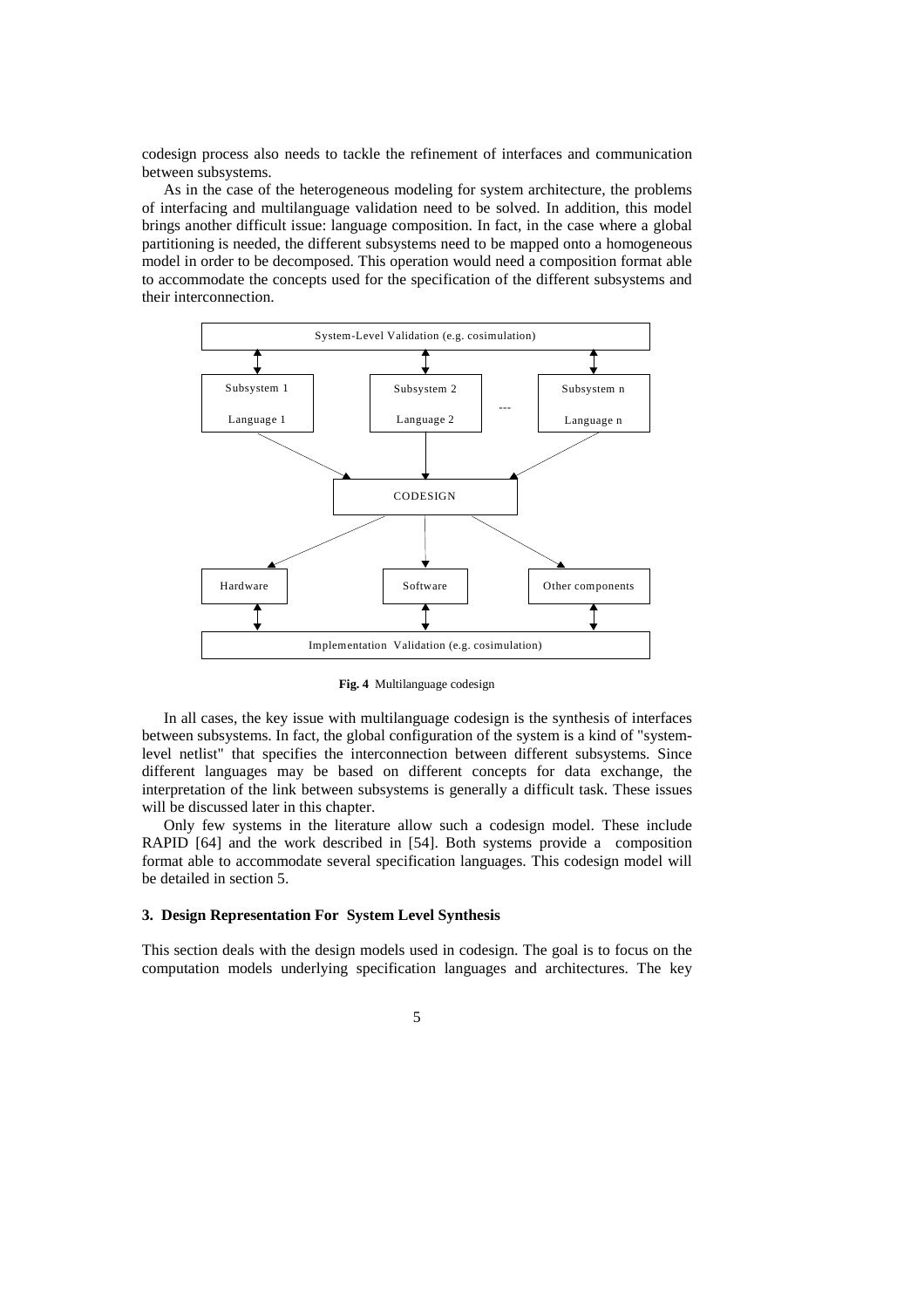message delivered here is that despite the proliferation of specification languages (see next section), there are only few basic concepts and models underlying all these languages.

In fact, most of codesign tools start by translating their input language into an intermediate form that corresponds to a computation model which is easier to transform and to refine. The rest of this section details the intermediate forms and the main underlying concepts and models.

### 3.1 BASIC CONCEPTS USED IN SYSTEM MODELS

Besides classic programming concepts, system specification is based on four basic concepts. These are concurrency, hierarchy, communication and synchronization. These are detailed in [10].

Concurrency allows for parallel computation. It may be characterized by the granularity of the computation [10] and the expression of operation ordering. The granularity of concurrent computation may be at the bit level (e.g. n-bits adder) or the operation level (e.g. datapath with multiple functional units) or the process level (multiprocesses specification) or at the processor-level (distributed multiprocessor models). The concurrency may be expressed using the execution order of computations or the data flow. In the first case, we have control-oriented models. In this case, a specification gives explicitly the execution order (sequencing) of the element of the specification. CSP like models and concurrent FSMs are typical examples of controloriented concurrency. In the second case we have data-oriented concurrency. The execution order of operations is fixed by the data dependency. Dataflow graphs and architectures are typical data-oriented models.

Hierarchy is required to master the complexity. Large systems are decomposed into smaller pieces which are easier to handle. There are two kinds of hierarchies. Behavioral hierarchy allows constructs to hide sub-behaviors [11]. Procedure and substates are typical forms of behavioral hierarchies. Structural hierarchy allows to decompose a system into a set of interacting subsystems. Each component is defined with well defined boundaries. The interaction between subsystems may be specified at the signal (wire) level or using abstract channels hiding complex protocols.

Communication allows concurrent modules to exchange data and control information. There are two basic models for communication, message passing and shared memory [19]. In the case of message passing, subsystems will execute specific operations to send and to receive data from other components. In the case of shared memory, each subsystem needs to write and to read data from specific memory locations in order to exchange data with other subsystems.

Remote procedure call is a hybrid model allowing to model both message passing and shared memory [20]. In this model communication is performed through primitives that may perform memory read/write or message passing. These primitives are called like procedures and correspond to operations that will be executed by a specific remote communication unit.

Synchronization allows to coordinate the communication or information exchange between concurrent subsystems [20, 21]. There are mainly two synchronization modes; the synchronous mode and the asynchronous mode. When message passing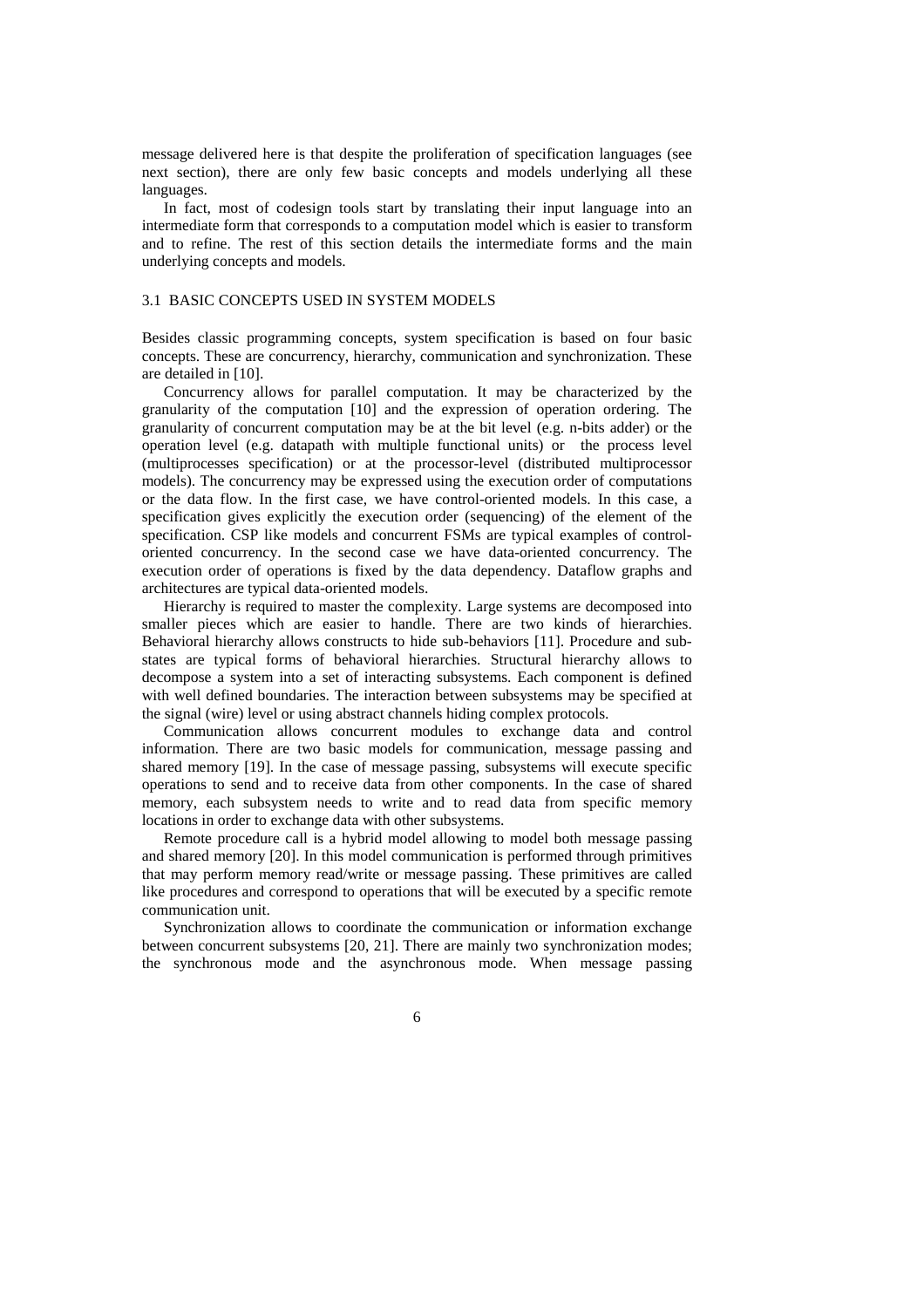communication is used, synchronization may be achieved using several schemes like message queues (asynchronous mode) or rendez-vous (asynchronous). In the case of shared memory more synchronization schemes are available. These include semaphores, critical regions and monitors. These may be implemented for both synchronous and asynchronous mode.

# 3.2 COMPUTATION MODELS

The key properties of a specification language, such as its expressiveness, derive from its underlying computation model. In fact, specification languages differ mainly on the manner they provide a view of the basic components, the link between these components and the composition of components. Basic components are described as behavior, these may be control or data oriented. The links fix the inter-module communication and the composition fixes the hierarchy.

Many classifications of specification languages have been proposed in the literature. Most of them concentrated on the specification style. The taxonomy proposed by D. Gajski [10], for example, distinguishes five specification styles: (1) state-oriented, (2) activity-oriented, (3) structure-oriented, (4) data-oriented and (5) heterogeneous. The state-oriented and activity-oriented models respectively provide a description of the behavior through state machines and transformations. The structure-oriented style concentrates on the system structural hierarchy. The data-oriented models provides a system specification based on information modeling. Chapter 2 uses another classification technique and distinguishes nine different computation models.

An objective classification of specification languages is better defined when based on the computation model rather than on the style of writing. In fact, the style of the specification reflects the syntactic aspects and cannot reflect the underlying computation model. The computation model deals with the set of theoretical choices that built the execution model of the language.

The computation model of a given specification can be seen as the combination of two orthogonal concepts: (1) the communication model and (2) the control model. The communication model of a specification language can be fit into either the synchronous or single-thread execution model, or the distributed execution model. The synchronous model is generally a one-thread-based computation, while the distributed model is a multi-thread-based computation with explicit communication between parallel processors. The synchronization arbitrates the exchange of information between processes. The control model can be classified into control-flow or data-flow. This gives the execution order of operations within one process. The synchronous execution model is suitable for mono-processor applications, while the distributed model is adequate for multi-processor applications. In a synchronous model, there is a unique global time reference and the computation is deterministic. Such an execution model is like the one found in DSP applications where data are acquired, processed, then communicated at a fixed rate and in a cyclic manner. The control-oriented model focuses on the control sequences rather than on the computation itself. The dataoriented model focus expresses the behavior as a set of data transformations.

According to this classification we obtain mainly four computation models that may be defined according to concurrency and synchronization. Figure 5 shows these classes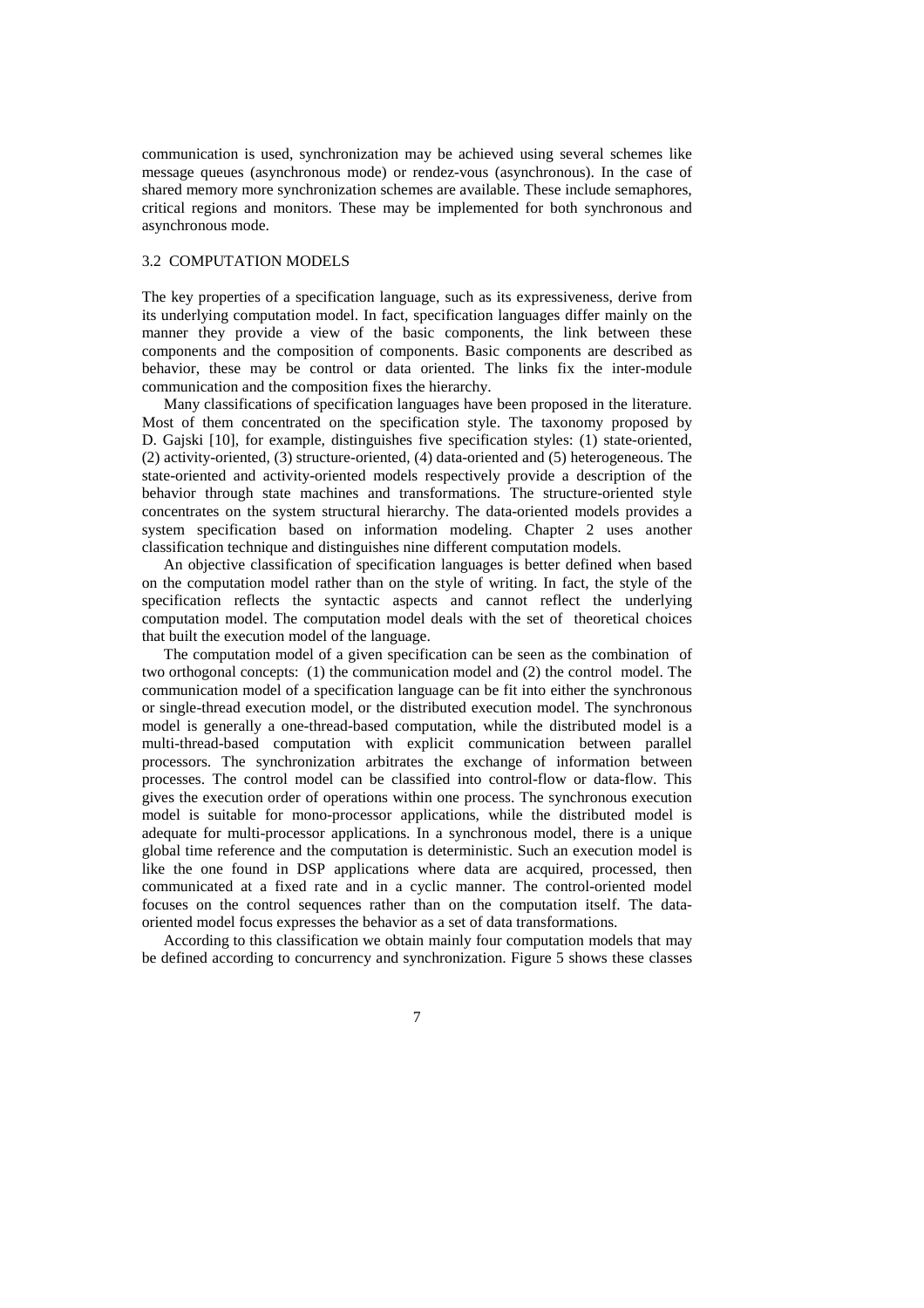and different languages related to these models. Most of these languages will be discussed in the next sections.

| Communication<br>Model<br>Concurrency | Single-thread                            | Distributed                  |  |  |
|---------------------------------------|------------------------------------------|------------------------------|--|--|
| Control-driven                        | <b>SCCS, StateChart</b><br>Esterel, SML  | CCS, CSP, VHDL<br>OCCAM, SDL |  |  |
| Data-driven                           | <b>SILAGE</b><br><b>LUSTRE</b><br>SIGNAL | Asynchronous<br>Data flow    |  |  |

*Figure 5* Computation models of specification languages

# 3.3 SYNTHESIS INTERMEDIATE FORMS

Most codesign tools make use of an internal representation for the refinement of the input specification into architectures. The input specification is generally given in a human readable format that may be a textual language (C, VHDL, SDL, JAVA, ...) or a graphical representation (StateCharts, SpecCharts, ...). The architecture is generally made of a set of processors. The composition scheme of these processors depends on the computation model underlying the architecture. The refinement of the input specification into architecture is generally performed into several refinement steps using an internal representation also called intermediate form or internal data structure. The different steps of the refinement process can be explained as a transformation of this internal model.



*Figure 6*Language-oriented vs Architecture-oriented intermediate forms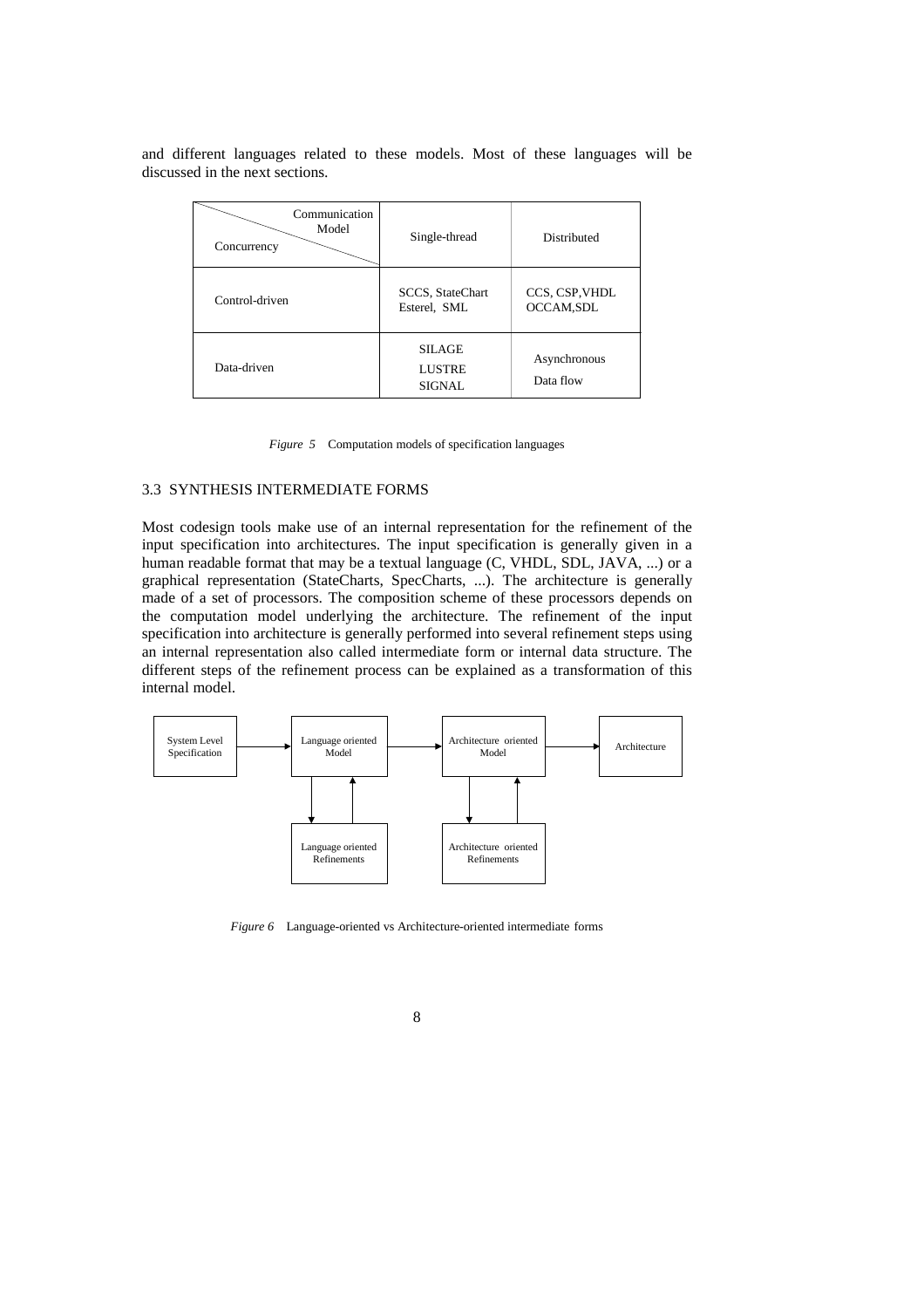There are mainly two kinds of intermediate forms: the first is language-oriented and the latter is architecture-oriented. Both may be used for system representation and transformations. Language-oriented intermediate forms are generally based on graph representation. They model well the concepts handled in specification languages. Architecture-oriented intermediate forms are generally based on FSM models. These are close to the concepts needed to represent architectures.

Figure 6 shows a generic codesign model that combines both models. In this case, the first codesign step translates the initial system-level specification into a languageoriented intermediate form. A set of refinement steps may be applied to this representation. These may correspond to high level transformations. A specific refinement step is used to map the resulting model into architecture-oriented intermediate form. This will be refined into an architecture.

Although general, this model is difficult to implement in practice. In fact, most existing tools make use of a unique intermediate form. The kind of selected intermediate form will restrict the efficiency of the resulting codesign tool. Languageoriented intermediate forms make easier the handling of high level concepts (e.g. abstract communication, abstract data types) and high level transformations. But, it makes difficult the architecture generation step and the specification of partial architectures and physical constraints. On the other side, an architecture-oriented intermediate form makes difficult the translation of high level concepts. However, it makes easier the specification of architecture related concepts such as specific communication and synchronization. This kind of intermediate form generally produces more efficient design.

# 3.4 LANGUAGE ORIENTED INTERMEDIATE FORMS

Various representations have appeared in the literature [22, 23, 24, 25], mostly based on flow graphs. The main kinds are Data, Control and Control-Data flow representations as introduced below.

#### 3.4.1. *Data Flow Graph (DFG)*

Data flow graphs are the most popular representation of a program in high level synthesis. Nodes represent the operators of the program, edges represent values. The function of node is to generate a new value on its outputs depending on its inputs.

A data flow graph example is given in Figure 7, representing the computation *e:=*  $(a+c)*(b-d)$ . This graph is composed of three nodes  $v_1$  representing the operation +,  $v_2$ representing  $\cdot$  and  $v_3v$  representing  $\cdot$ . Both data produced by  $v_1$  and  $v_2$  are consumed by  $v_3$ . At the system level a node may hide complex computation or a processor.

In the synchronous data flow model, we assume that an edge may hold at most one value. Then, we assume that all operators consume their inputs before new values are produced on their inputs edges.

In the asynchronous data flow model, we assume that each edge may hold an infinite set of values stored in an input queue. In this model, we assume that inputs, arrivals and computations are performed at different and independent throughputs. This model is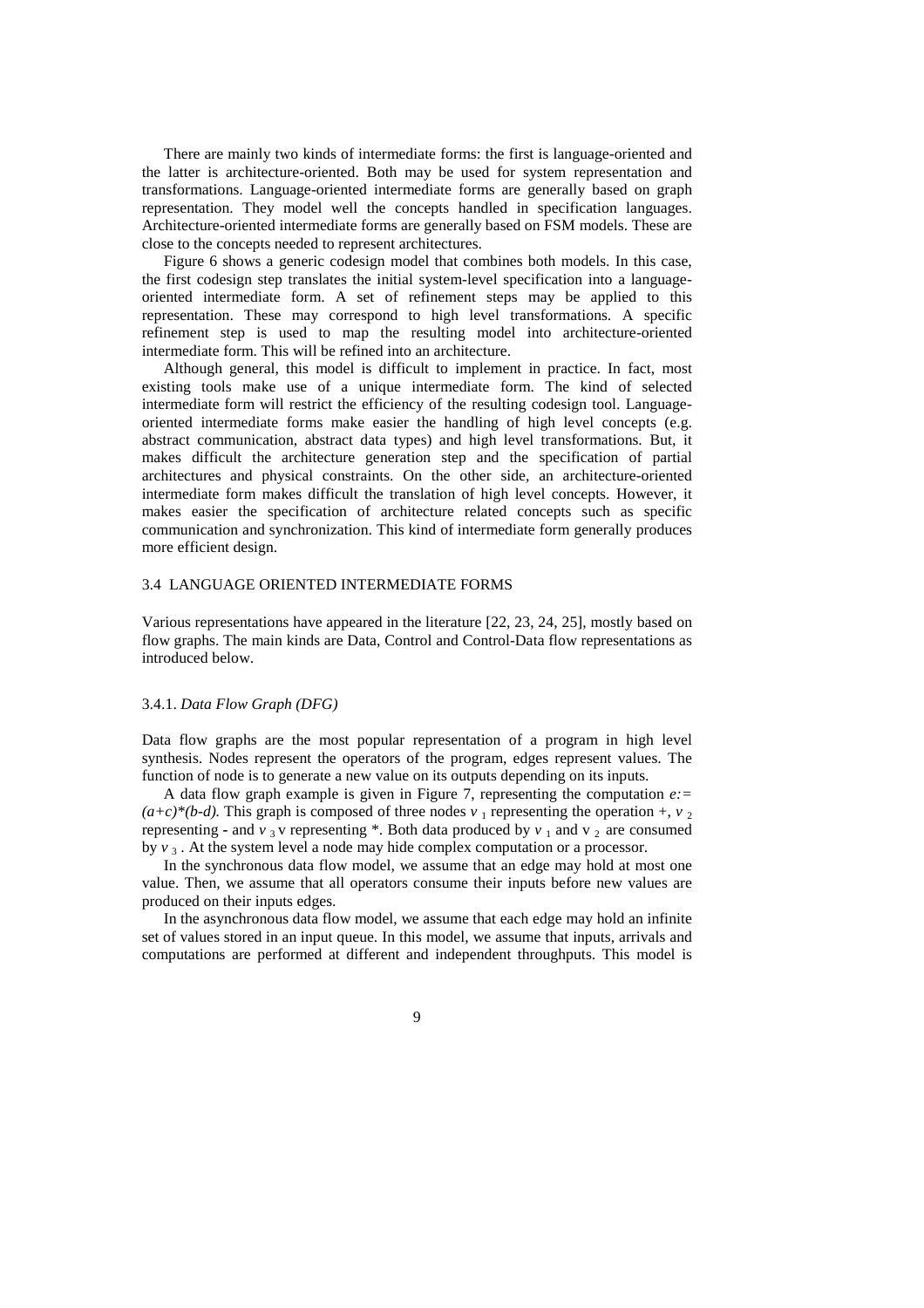powerful for the representation of computation. However it is restricted for the representation of control structures.



*Figure 7* Example of a simple data flow graph

# 3.4.2. *Control Flow Graph (CFG)*

Control flow graphs are the most suited representation to model control design. These may contain many (possibly nested) loops, global exceptions, synchronization and procedure calls; in other words, features that reflect the inherent properties of controllers. In a CFG, nodes represent operations and edges represent sequencing relations.

While this kind of graph models well control structure including generalized nested loops combined with explicit synchronization statement (wait), control statements (if, case), and exceptions (EXIT), it provides restricted facilities for data flow analysis and transformations.

### 3.4.3*. Control Data Flow Graph (CDFG)*

This model extends DFG with control nodes (If, case, loops) [26]. This model is very suited for the representation of data flow oriented applications. Several codesign tools use CDFG as intermediate form [4] [Lycos, Vilcar].

## 3.5 ARCHITECTURE ORIENTED INTERMEDIATE FORMS

This kind of intermediate form is closer to the architecture produced by codesign than to initial input description. The data path and the controller may be represented explicitly when using this model. The controller is generally abstracted as an FSM. The data path is modeled as a set of assignment and expressions including operation on data. The main kind of architecture-oriented forms are FSM with data path model FSMD defined by Gajski [27] and the FSM with coprocessors(FSMC) defined in [28].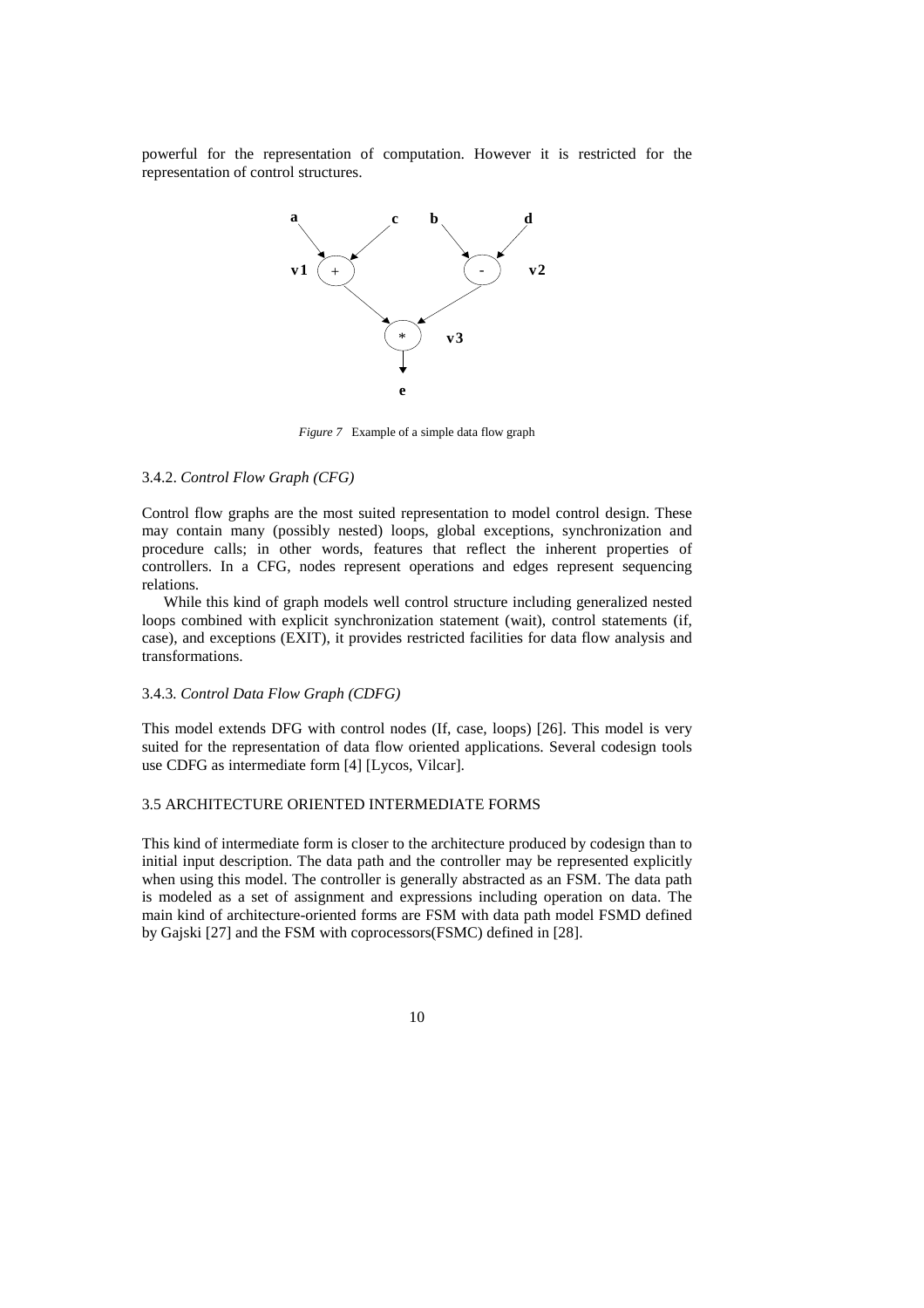#### 3.5.1. *The FSMD representation*

The FSMD was introduced by Gajski [27] as a universal model that represents all hardware design. An FSMD is an FSM extended with operations on data.

In this model, the classic FSM is extended with variables. An FSMD may have internal variables and a transition may include arithmetic and logic operation on these variables. The FSMD adds a datapath including variables, operators on communication to the classic FSM.

The FSMD computes new values for variables stored in the data path and produces outputs. Figure 8 shows a simplified FSMD with 2 states Si and Sj and two transitions. Each transition is defined with a condition and a set of actions that have to be executed in parallel when the transition is fixed.

#### 3.5.2. *The FSM with coprocessors model (FSMC)*

An FSMC is an FSMD with operations executed on coprocessors. The expressions may include complex operations executed on specific calculation units called coprocessors. An FMSC is defined as an FSMD plus a set of N coprocessors C. Each coprocessor Ci is also defined as an FSMC. FSMC models hierarchical architecture made of a top controller and a set of data paths that may include FSMC components as shown in Figure 9.

Coprocessors may have their local controller, inputs and outputs. They are used by the top controllers to execute specific operations (expressions of the behavioral description). Several codesign tools produce an FSMC based architecture. These include COSYMA [5], VULCAN [29] and Lycos [70].



*Figure 8* FSMD Model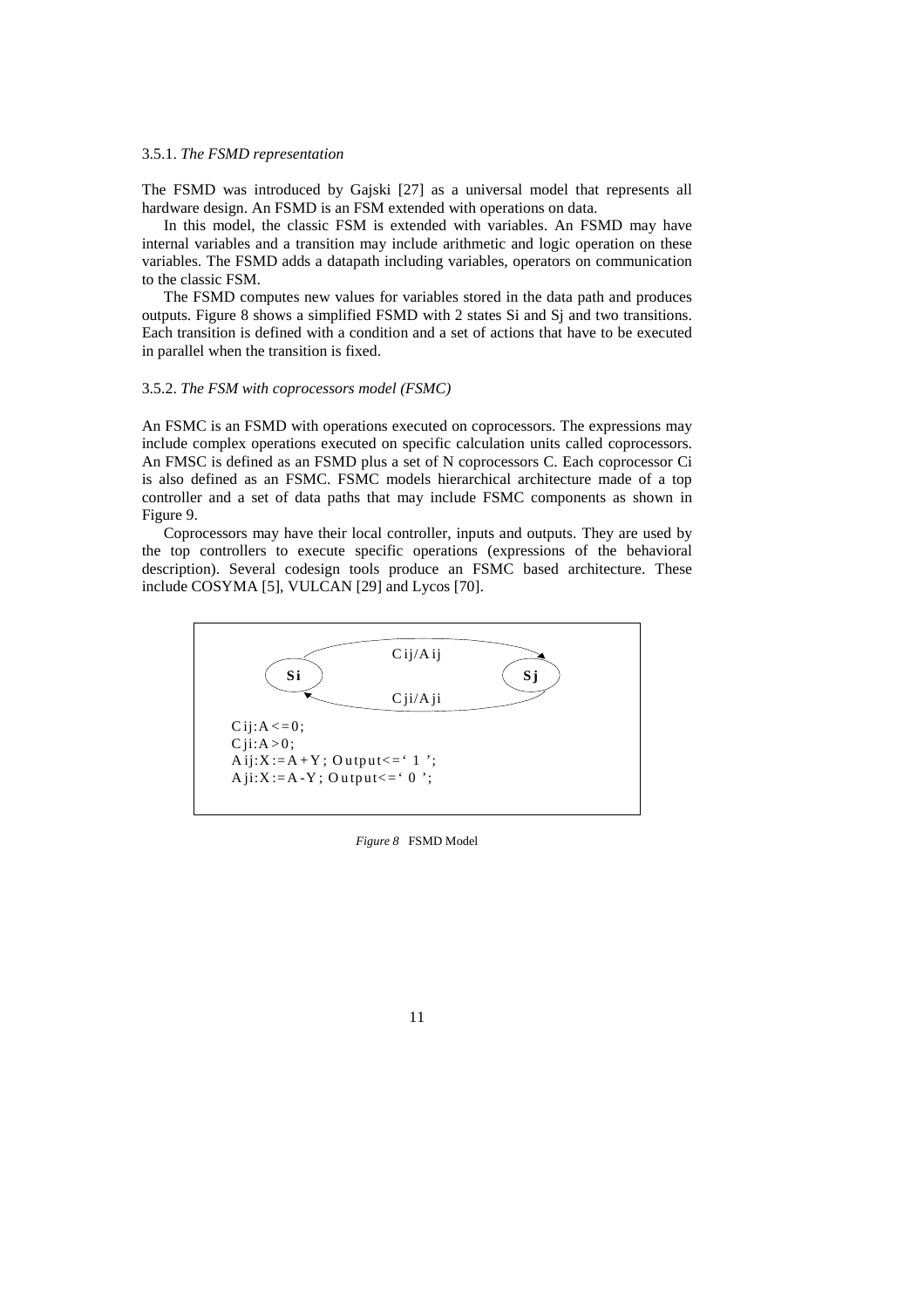

*Figure 9* FSMC Architecture Model

In these codesign tools the top controller is made of a software processor and the coprocessor are hardware accelerators.

## 3.6 DISTRIBUTED INTERMEDIATE FORMS

In order to handle concurrent processes several codesign tools make use of intermediate forms that support multithreading. At this level also intermediate forms may be language oriented or architecture oriented. A distributed language oriented intermediate form is generally made of communicating graphs [30]. The most popular format of this type is the task graph [6, 31].

In this model each node represents a simple CFG, DFG or CDFG and the edges represent execution orders that may be control oriented or data oriented. Inter task communication may follow any of the schemes listed above.

Most codesign tools that make use of task graphs, assume that all the tasks are periodic. This assumption induces that the execution time of each task is bounded and allows for all kind of rate analysis needed for task scheduling and performances estimation.

Distributed architecture-oriented intermediate forms are generally made of communicating FSMs. These generally used an extended FSM model in order to allow for data computation within the FSMs. Only few codesign tools support communicating FSMs. SpecSyn [10] and Polis [7] make use of interconnected FSMs. The model used in Polis is based on a specific kind of FSMDs, called Codesign FSMs (CFSM). In this model the communication is made at the signal level and a system is organized a DAG where each node is a CFSM. The COSMOS system is based on a communicating FSMC model called SOLAR[32]. This model allows for a generalized composition model and makes use of RPC [20] for inter-modules communication.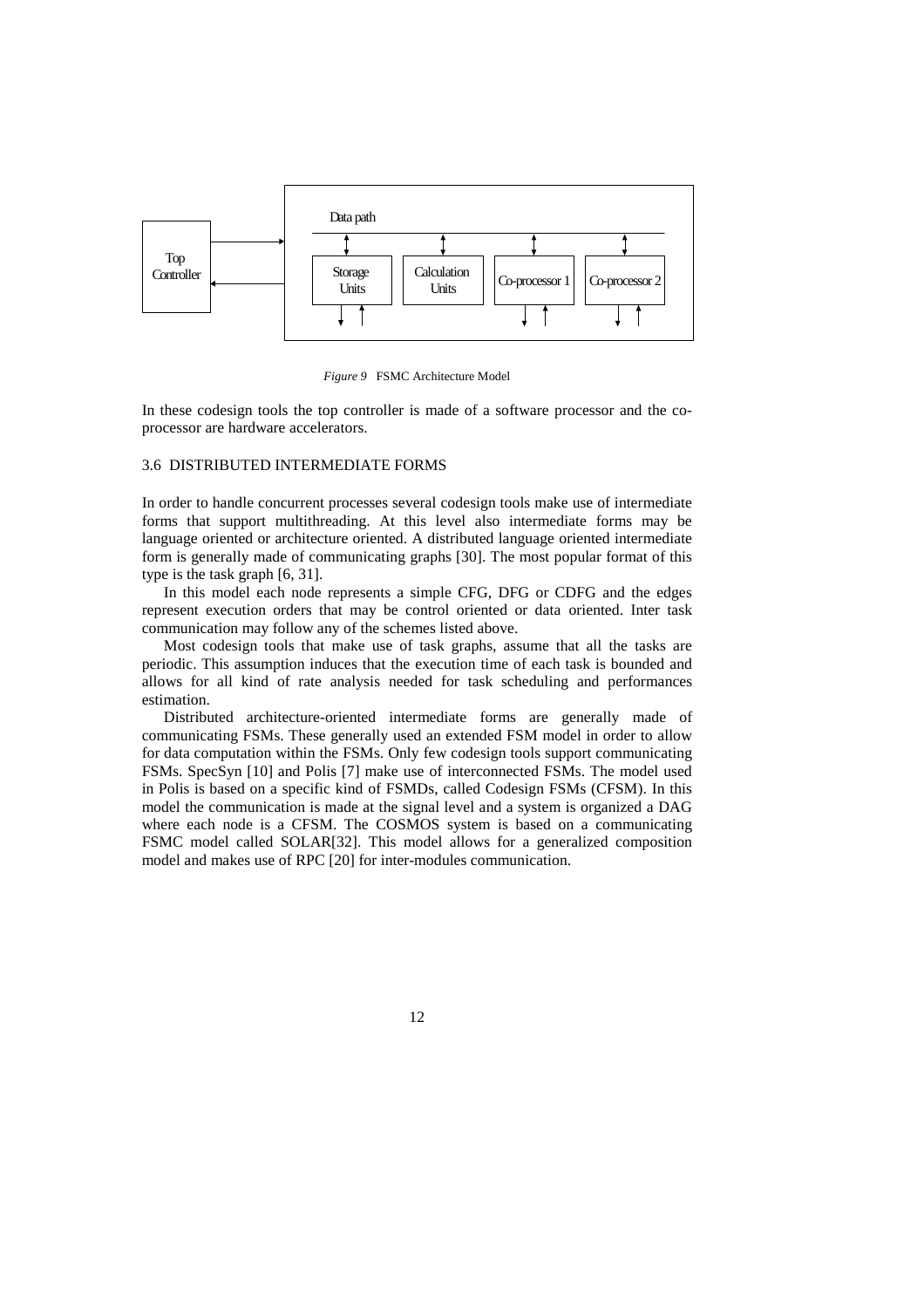# **4 System Level Specification Languages**

#### 4.1 THE PLETHORA OF SYSTEM SPECIFICATION LANGUAGES

Specification languages were firstly introduced in software engineering in order to support the early steps of the software development [33]. The high cost of the software development and maintenance raised the need of concentrating on the specification and the requirements analysis steps. The software quality and productivity is expected to be improved due to formal verification and gradual refinement of software starting from higher level specification.

For hardware design, the first languages were aimed to the specification of computers. Von Newman used an ad hoc hardware description language for the description of its machine. DDL [34] PMS and ISP are typical examples introduced in the late 60's and the early 70's [10] for hardware specification. Since that time, a plethora of languages is presented in the literature. These are the results of several fields of research. The most productive areas are:

- 1. VLSI System Design: Research in this area produced what is called hardware description languages (HDLs). ISPS [35], CONLAN [36] and more recently HardwareC [37], SpecCharts [13, 14], SpecC [12] and VHDL [38] are typical HDLs. These languages try to deal with the specific characteristics of hardware design such as abstraction levels, timing and data flow computation. The community also produced several specialized languages such as SPW [3] and COSSAP [68] for DSP systems modeling and design and several functional models.
- 2. Protocol specification: several languages have been created for protocol specification. In order to allow for protocol verification, these languages are based on what is called formal description technique (FDT) [39]. SDL [40], LOTOS [15] and ESTELLE [41, 42] are the main languages in this area.

LOTOS [15] (LOgical Temporal Ordring Specification) is a formal specification language for protocols and distributed systems. It is an OSI standard. The LOTOS specification is composed of two parts:

- A behavioral part based on the theory of process algebra.
- A facultative part for data definition based on abstract data types.

The formal basis of LOTOS is well defined. The specification approach consists in producing a first executable specification, then validate it, and derive an implementation.

The SDL language [40] was designed in order to specify telecommunication systems. The language is standardized by the ITU (International Telecommuni-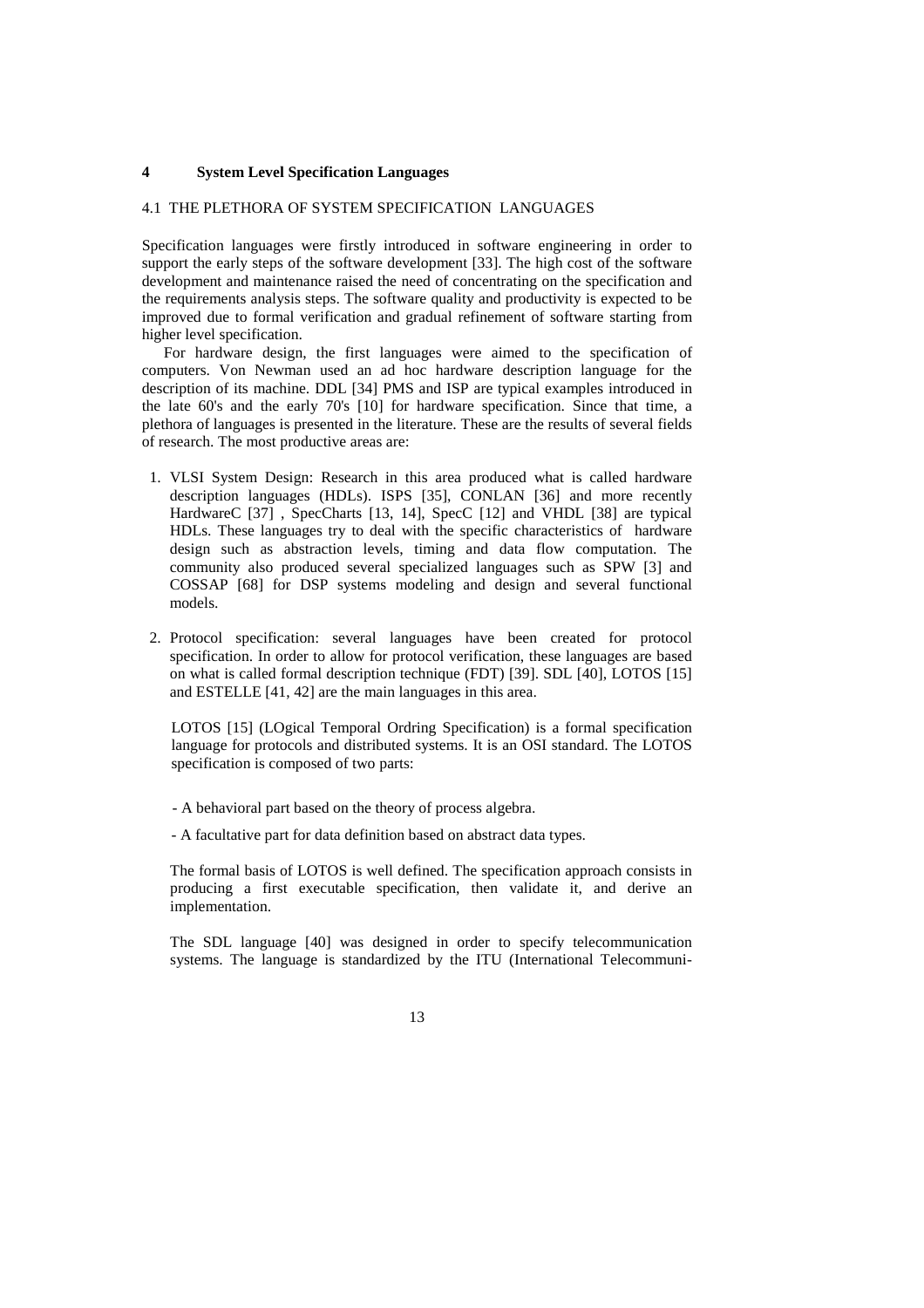cation Union) as Z.100. SDL is particularly suitable for systems where it is possible to represent the behavior by extended finite state machines.

An SDL specification can be seen as a set of abstract machines. The whole specification includes the definition of the global system structure, the dynamic behavior of each machine and the communication in between. SDL offers two forms of representations: a graphical representation named SDL-GR (SDL Graphical Representation) and a textual representation named SDL-PR (SDL Phrase Representation).

ESTELLE [42] is also an OSI standard language for the specification of protocol and their implementation. The specifications are procedural having a Pascal-like construction. ESTELLE is rather a programming language than a specification language. In fact, the ESTELLE specification includes implementation details. These details are generally not necessary during the specification phase.

ESTELLE adopts an asynchronous model for the communication based on message passing. It presents several limitations in the specification of the parallelism between concurrent processes.

3. Reactive system design: reactive systems are realtime applications with fast reaction to the environment. ESTEREL [8], LUSTRE [43] and Signal [44] are typical languages for the specification of reactive systems. Petri Nets [45] may also be included in this area.

ESTEREL [8] is an imperative and parallel language which has a well defined formal basis and a complete implementation. The basic concept of ESTEREL is the event. An event corresponds to the sending or receiving of signals that convey data. ESTEREL is based on a synchronous model. This synchronism simplifies reasoning about time and ensures determinism.

LUSTRE [43] particularly suits to the specification of programmable automata. Few real-time aspects have been added to the language in order to manage the temporal constraints between internal events.

The SIGNAL language [44] differs from LUSTRE in the possibility of using different clocks in the same program. The clocks can be combined through temporal operators, allowing flexible modeling.

StateCharts [46] is visual formalism for the specification of complex reactive systems created by D. Harel. StateCharts describes the behavior of those systems using a state-based model. StateCharts extend the classical finite state machine model with hierarchy, parallelism and communication. The behavior is described in terms of hierarchical states and transitions in-between. Transitions are triggered by events and conditions. The communication model is based on broadcasting, the execution model is synchronous.

Petri Nets [45] are tools that enable to represent discrete event systems. They do enable describing the structure of the data used, they describe the control aspects and the behavior of the system. The specification is composed of a set of transitions and places. Transitions correspond to events, places correspond to activities and waiting states.

Petri Nets enable the specification of the evolution of a system and its behavior. The global state of a system corresponds to a labeling that associates for each place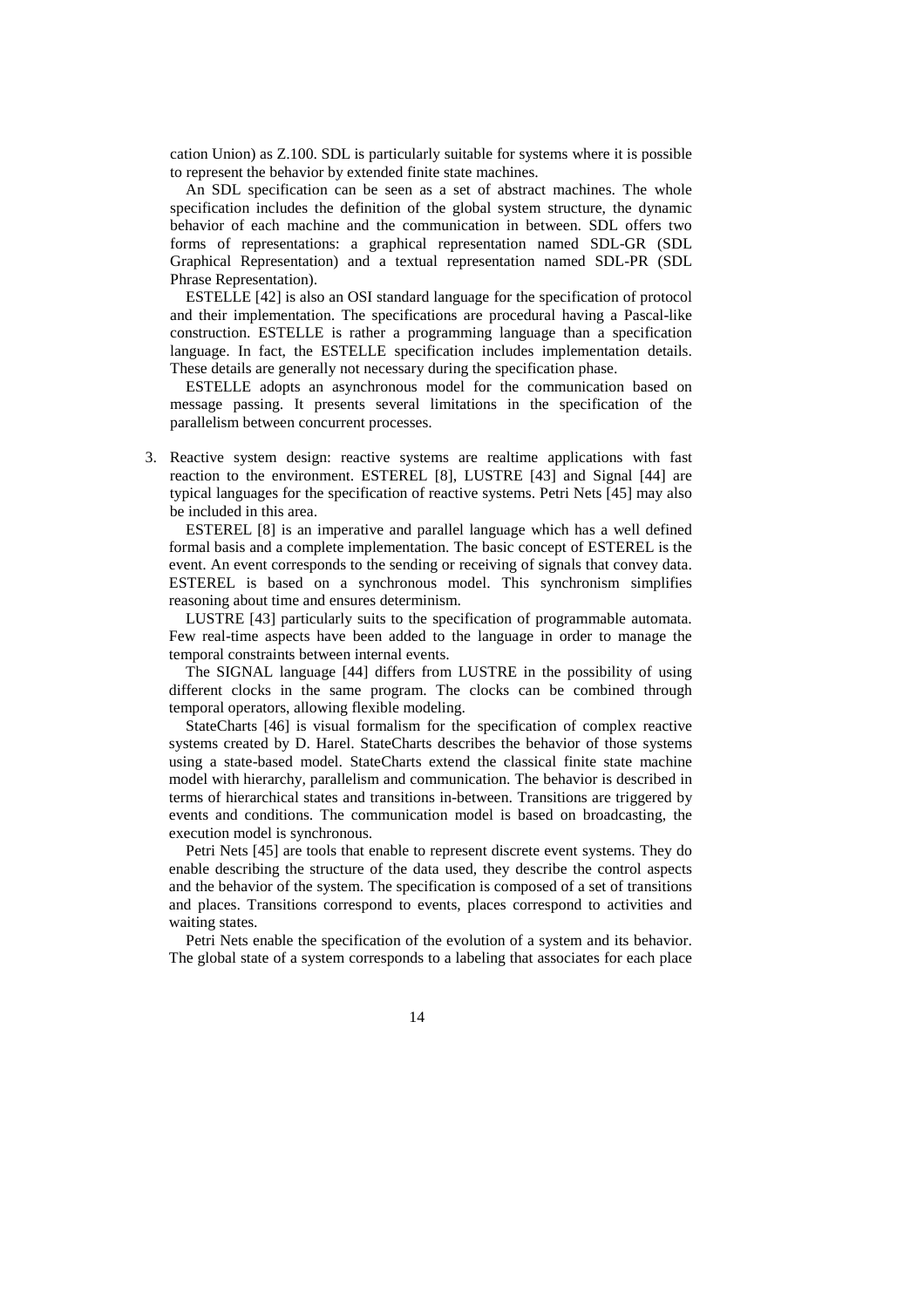a value. Each event is associated to a transition, firable when the entry places are labeled.

The original Petri Nets [45] were based on a well defined mathematical basis. Thus, it is possible to verify the properties of the system under-specification. However, literature reports on plethora of specialized Petri Nets which are not always formally defined.

- 4. Programming languages: most (if not all) programming languages have been used for hardware description. These include Fortran, C, Pascal, ADA and more recently C++ and JAVA. Although these languages provide nice facilities for the specification hardware systems, these generally lack feature such as timing or concurrency specifications. Lots of research works have tried to extend the programming languages for hardware modeling with limited results because the extended language is no more a standard. For instance, in order to use C as a specification language, one needs to extend it with constructs for modeling parallel computation, communication, structural hierarchy, interfaces and synchronization. The result of such extensions will produce a new language similar to HardwareC or SpecC (see chapter 10).
- 5. Parallel programming languages: parallel programs are very close to hard- ware specification because of the concurrency. However, they generally lack timing concepts and provide dynamic aspects which are difficult to implement in hardware. Most of the works in the field of parallel programming are based on CSP [47] and CCS [47]. This produced several languages such as OCCAM and Unity [48] that has been used for system specification.
- 6. Functional programming and algebraic notation: several attempts were made to use functional programming and algebraic notations for hardware specification. VDM, Z and B are examples of such formats. VDM [49] (Vienna Development Method) is based on the set theory and predicate logic. It has the advantage of being an ISO standard. The weaknesses of VDM are mainly the non support concurrency, its verbosity and the lack of tools. Z [50] is a predicative language similar to VDM. It is based on the set theory. Z enables to divide the specification in little modules, named ''schemes''. These modules describe at the same time static and dynamic aspects of a system. B [51] is composed of a method and an environment. It was developed by J.R. Abrial who participated to the definition of the Z language. B is completely formalized. Its semantics is complete. Besides, B integrates the two tasks of specification and design.
- 7. Structural Analysis : In order to master the development of large software applications, several design methodologies were introduced. The structural analysis was initially introduced by [Demarco]. It provides a systematic approach for structuring code and data in the case of designing large software. The key idea behind structural analysis is to decompose large systems into smaller and more manageable pieces. Several improvements of the initial structural analysis were introduced with SART. After the appearance of object oriented programming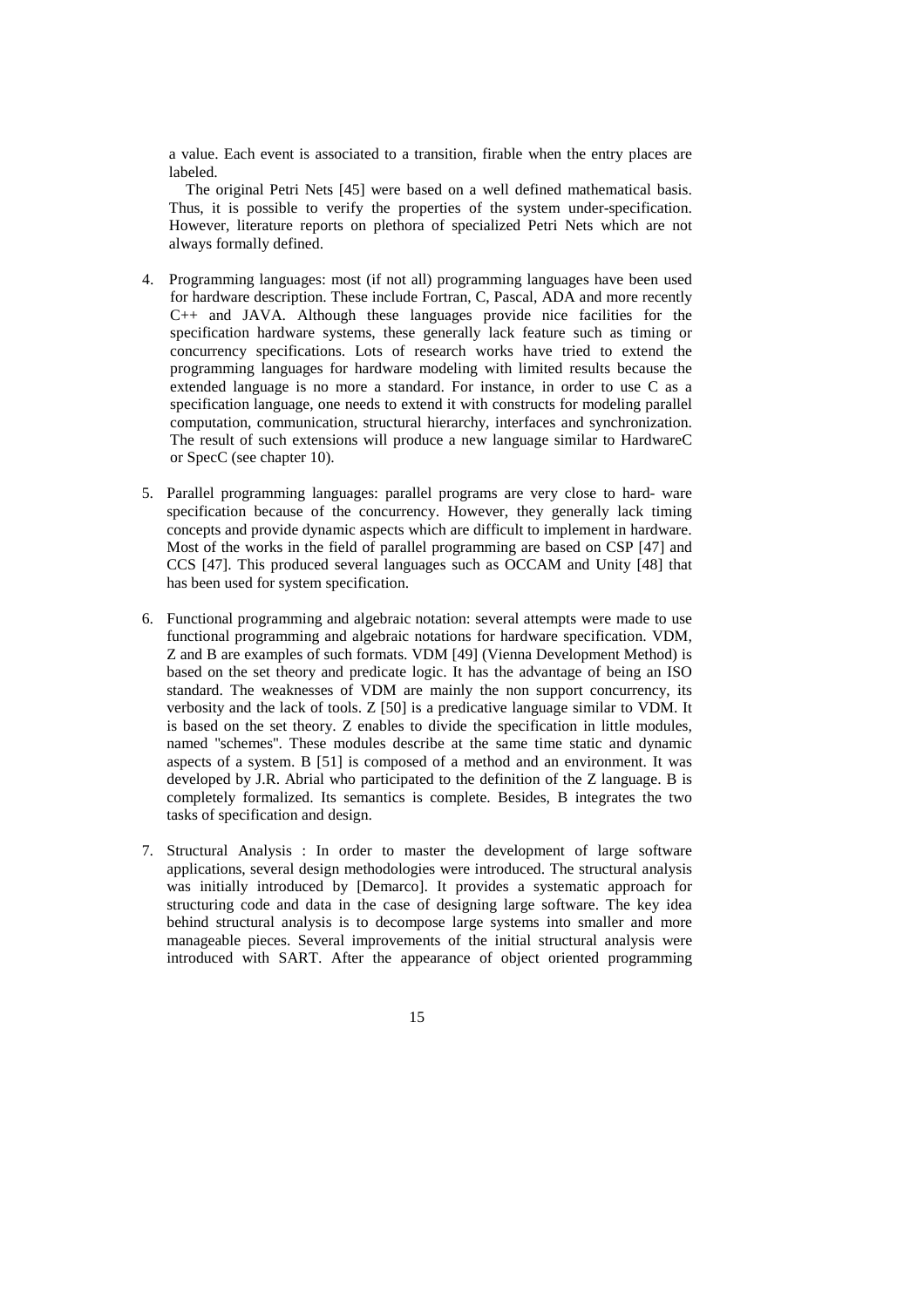several new analysis techniques were reported in literature. These include HOOD and OMT [71]. The latest evolution of these analysis techniques is The Unified Modeling Language (UML) [72]. The goal of UML is to gather several notations within a single language. All these techniques provide powerful tools for structuring large applications, but, they lack full executable models in order to be used by synthesis and verification tools.

8. Continuous languages : These are based on differential equations and are used for very high-level modeling of all kinds of systems. The most popular languages are Matlab [67], Matrixx [73], Mathematica [74] and SABER [75]. Chapter 4 details the characteristics of Matrixx. Most of these languages provide large libraries for modeling systems in different fields. These are very often used for DSP design, mechanical design and hydraulic design. These languages provide a large expression power and make intensive use of floating point computation which make them very difficult to use for synthesis. Additionally the intensive use of specialized libraries make them very flexible and powerful for different application domains but also make them difficult to analyze and to verify.

## 4.2 COMPARING SPECIFICATION LANGUAGES

There is not a unique universal specification language to support all kinds of applications (controller, heavy computation, DSP, ...). A specification language is generally selected according to the application at hand and to the designer culture. This section provides 3 criteria that may guide the selection of specification languages. These are [52]:

- 1. Expressive power: this is related to the computation model. The expressive power of a language fixes the difficulty or the ease when describing a given behavior
- 2. Analytical power: this is related to the analysis, the transformation and the verification of the format. It is mainly related to tool building.
- 3. Cost of use: this criterion is composed of several debatable aspects such as clarity of the model, related existing tools, standardization efforts, etc.

As explained earlier, the main components of the expressive power of a given language are: concurrency, communication, synchronization, data description and timing models.

The analytical power is strongly related to the formal definition of the language. Some languages have formal semantics. These include Z, D, SCCS and temporal logic. In this case, mathematical reasoning can be applied to transform, analyze or proof properties of system specification. The formal description techniques provide only a formal interpretation : these may be translated using a ''well defined'' method, to another language that has formal semantics. For instance, the language Chill [53] is used for the interpretation of SDL. Finally, most existing language have a formal syntax which is the weakest kind of formal description. The existence of formal semantics allows an easier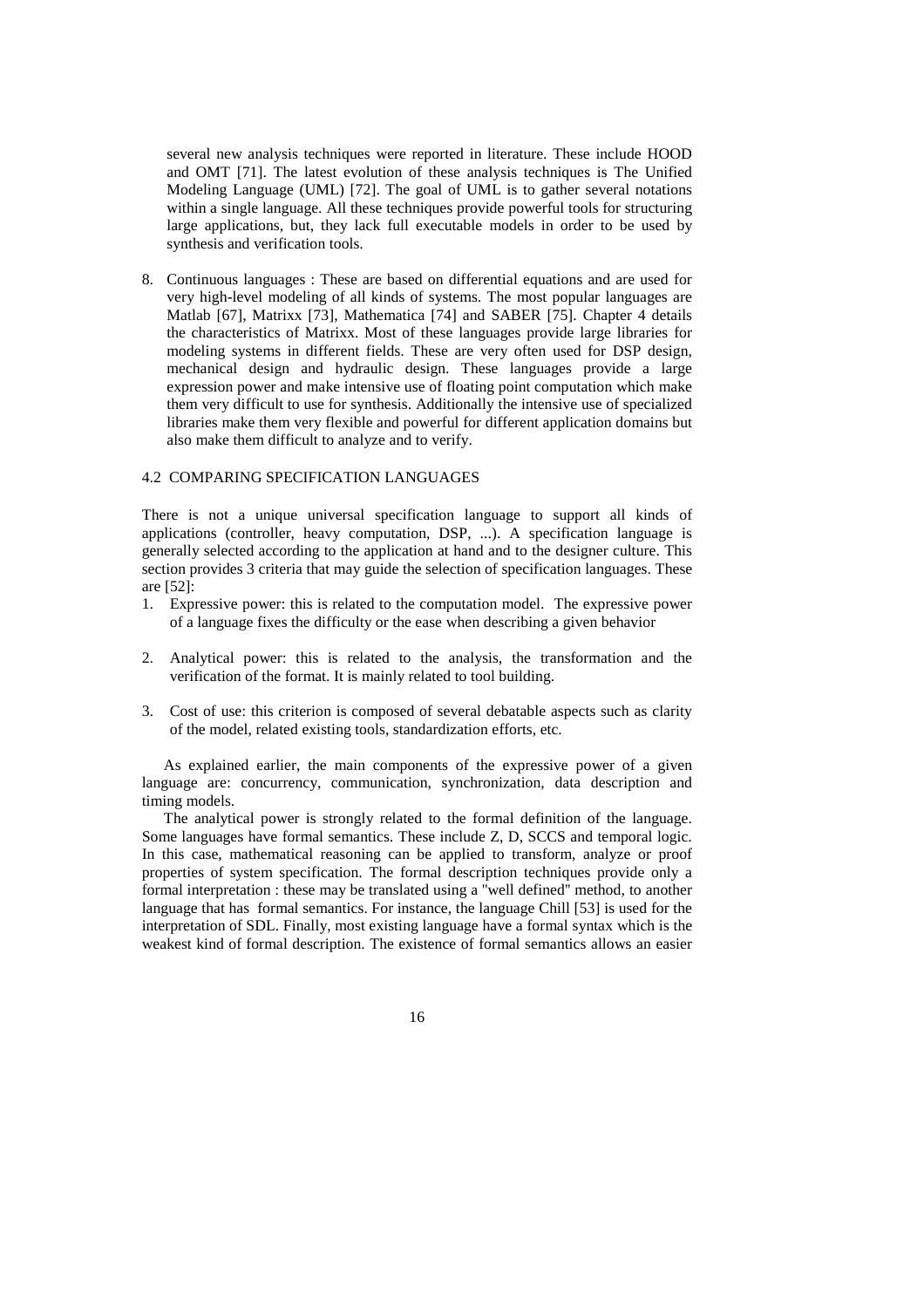analysis of specification. This also make easier the proof of properties such as coherence, consistency, equivalence, liveness and fairness.

The analytical power includes also facilities to build tools around the language. This aspect is more related to the underlying computation model of the language. As stated earlier, graph based models make easier the automation of language-oriented analysis and transformation tools. On the other side, architecture-oriented models (e.g. FSMs) make easier the automation of lower level transformation which are more related to architecture.

The cost of use includes aspects such as standardization, readability and tool support. The readability of a specification plays an important role in the efficiency of its exploitation. A graphical specification may be quoted more readable and reviewable than a textual specification by some designers. However, some of the designers may prefer textual specification. The graphical and textual specifications are complementary.

The availability of tools' support around a given specification language is important in order to take best benefit from the expressiveness of this language. Support tools include editors, simulation tools, proovers, debuggers, prototypers, etc.

The above mentioned criteria show clearly the difficulty of comparing different specification languages. Figure 8 shows an attempt for the classification of some languages. The first four lines of the table show the expressive power of the languages, the fifth line summarizes the analytical power and the three last lines give the usability criteria.

Each column summarizes the characteristic of a specific language:

- **\*\*\*** : the language is excellent for the corresponding criteria
- **\*\*** : the language provides acceptable facilities
- **\*** : the language provides a little help
- **+** : coming feature
- **?** : non proved star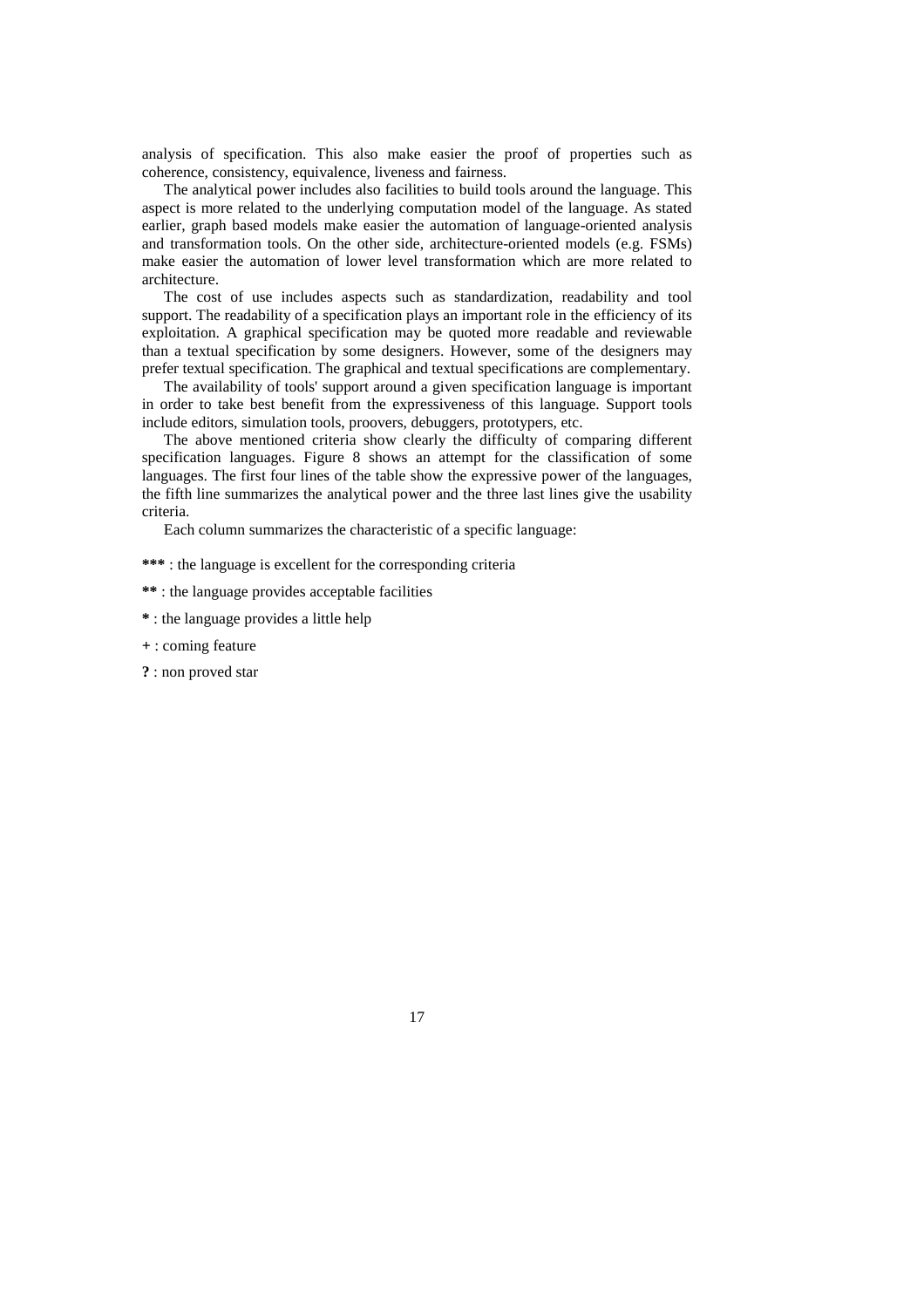|                  |                                                     | HDL                | <b>SDL</b> | <b>Statecharts</b><br>Esterel | <b>SPW</b><br><b>COSSAP</b> | Matlab                                   | $C, C++$ | <b>JAVA</b> .<br>$\text{UML}, \dots$ |
|------------------|-----------------------------------------------------|--------------------|------------|-------------------------------|-----------------------------|------------------------------------------|----------|--------------------------------------|
| Expressive power | <b>Abstract</b><br>Communication                    | $\star$            | ***        | $\prime$                      | $\star$                     | $\star$                                  |          | $***$                                |
|                  | <b>TIME</b>                                         | ***                | $***$      | $\star\star$                  | $\star$                     | $***$                                    |          | $\star$                              |
|                  | Computation<br>Algorithms                           | ***                | $*++$      | ***                           | ***                         | $***$                                    | ***      | ***                                  |
|                  | Specific<br>Libraries                               | <b>HW</b><br>cores | Protocols+ | $\boldsymbol{?}$              | <b>DSP</b>                  | <b>DSP</b><br>Math<br>Mechanical<br>$++$ | ***      | ??                                   |
|                  | FSMs,<br><b>Exceptions Control</b>                  | $***$              | ***        | ***                           |                             | ???                                      | $***$    | $***$                                |
|                  | <b>Analytical Power</b><br>(Formal Analysis)        | $\star$            | ***        | $\star\star$                  |                             | $\prime$                                 |          |                                      |
|                  | Cost of Use<br>(standard, learning<br>curve, hosts) | ***                | ***        | $\ast$                        | $\star$                     | $***$                                    | ***      | ???                                  |
|                  |                                                     |                    |            |                               |                             |                                          |          |                                      |

*Figure 8* Summary of some specification languages

- **VHDL** provides an excellent cost of use. However, its expression power is quite low for communication and data structure.
- **SDL** may be a realistic choice for system specification. SDL provides acceptable facilities for most criteria. The weakest point of SDL is timing specification where only the concept of timer is provided. Additionally, SDL restricts the communication to the asynchronous model. The recent version of SDL introduces a more generic communication model based on RPC. The new versions will also include more algorithmic capabilities.
- **StateCharts and Esterel** are two synchronous languages. Esterel provides powerful concepts for expressing time and has a large analytical power. However its communication model (broadcasting) is restricted to the specification of synchronous systems**.** StateCharts provide a low cost of use. However, like Esterel, it has a restricted communication model. The expression power is enhanced by the existence of different kinds of hierarchies (activities, states, modules). Synchronous languages make very difficult the specification of distributed systems. For example, Esterel and StateCharts assume that the transitions of all parallel entities must take the same amount of time. This means that if one module is described at the clockcycle level, all the other modules need to be described at the save level.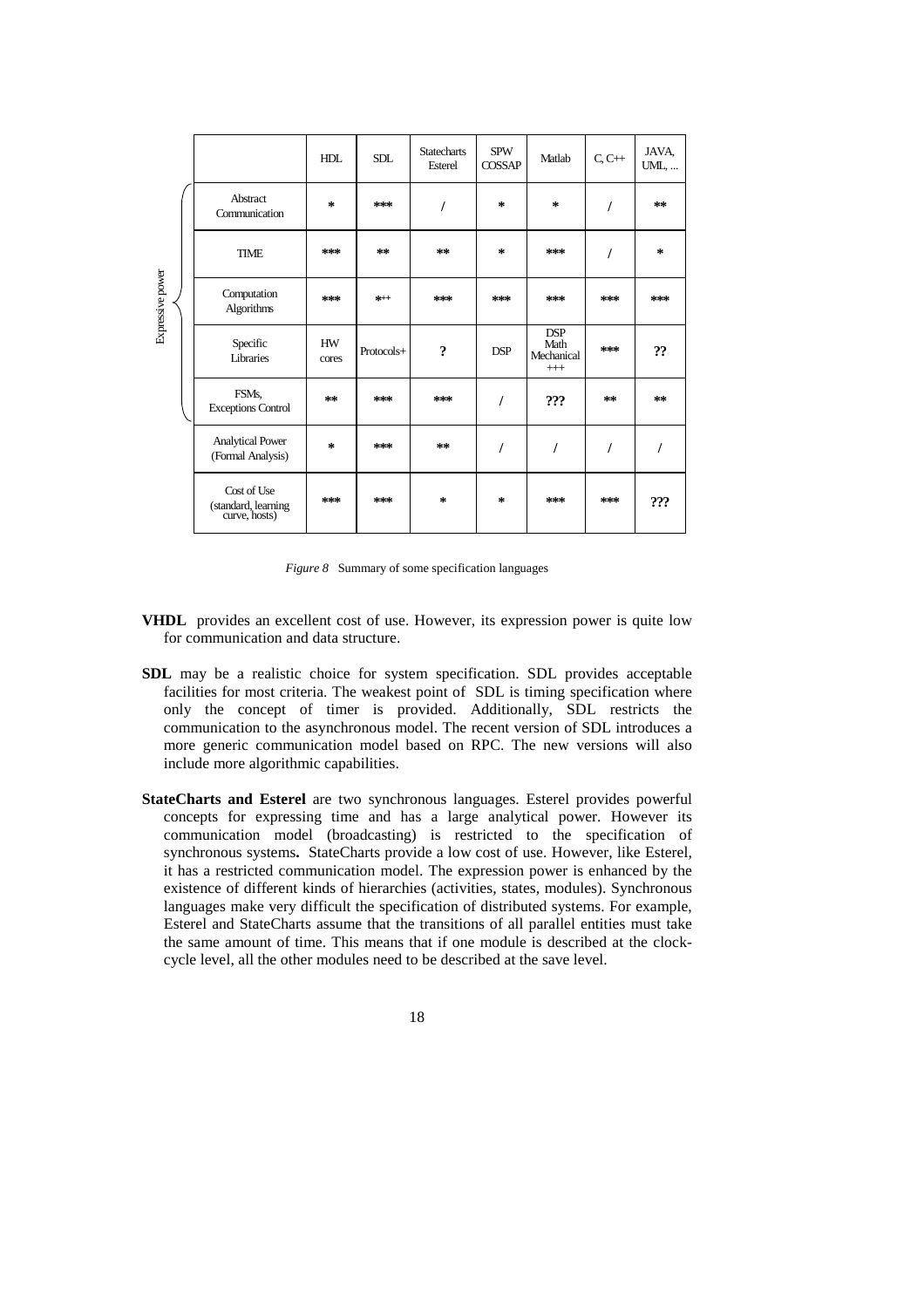- **SPW and COSSAP** are two DSP oriented environments provided by EDA vendors. The fact that they are based on proprietary language make their cost of use quite high because of lack of standardization and generic tools supporting these languages. These environments also make extensive use of libraries which make formal verification difficult to apply.
- **Matlab** [67] is used by more than 400 000 engineers all over the world and in several application domains. This makes it a de facto standard which also reduces the cost of use. Matlab provides a good expression power for high level algorithm design. It also supports well the concept of time. The main restrictions of Matlab are related to the communication model (simple wire carrying floating values), the expression of state based computation (new versions included statechart like models) and formal semantics. The latter is mainly due to the extensive use of libraries.
- **C++, C** provide a high usability power but they fail to provide general basic concepts for system specification such as concurrency and timing aspects. The use of C and C++ for system specification is very popular. In fact most designers are familiar with C and in many application domains the initial specification is made in C or C++. It is also very easy to build run-time libraries that extend the languages for supporting concurrency and timing. Unfortunately, these kinds of extensions are not standardized and make all the system design tools specific to a given environment.
- **JAVA** and UML are generating lots of hope in the software community. They are also well studied for codesign. UML is just an emerging notation [72]. However Java seems to be adopted by a large section of the research community. If we exclude the dynamic features of JAVA such as garbage collection, we obtain a model with a very high expression power. Although JAVA includes no explicit time concepts , these can be modeled as timers using the RPC concept. The usability power of JAVA is still unknown. The same remark made about extending C applies for extensions to JAVA.

# **5 Heterogeneous Modeling and Multilanguage Cosimulation**

Experiments with system specification languages [54] show that there is not a unique universal specification language to support the whole life cycle (specification, design, implementation) for all kinds of applications. The design of a complex system may require the cooperation of several teams belonging to different cultures and using different languages. New specification and design methods are needed to handle these cases where different languages and methods need to be used within the same design. These are multilanguage specification design and verification methods. The rest of this section provides the main concepts related to the use of multilanguage and two examples of multilanguage codesign approaches. The first starts with a heterogeneous model of the architecture given in C-VHDL. The second makes use of several systemlevel specification languages and is oriented towards very large system design.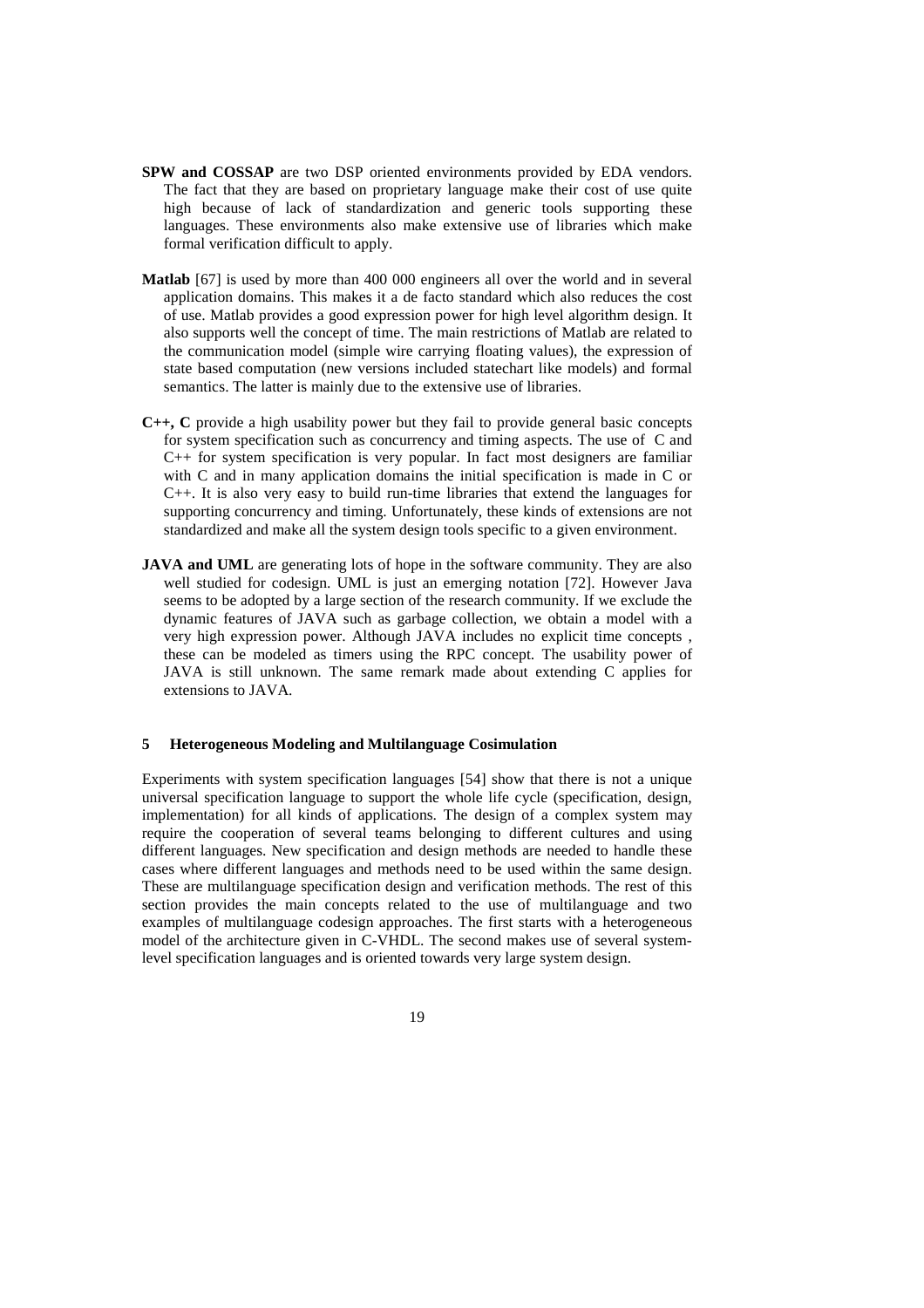#### 5.1 BASIC CONCEPTS FOR MULTILANGUAGE DESIGN

The design of large systems, like the electronic parts of an airplane or a car, may require the participation of several groups belonging to different companies and using different design methods, languages and tools. The concept of multi-language specification aims at coordinating different modules described in different languages, formalisms, and notations. In fact, the use of more than one language corresponds to an actual need in embedded systems design.

Besides, multi-language specification is driven by the need of modular and evolutive design. This is due to the increasing complexity of designs. Modularity helps in mastering this complexity, promotes for design re-use and more generally encourages concurrent engineering development.

There are two main approaches for multi-language design: the compositional approach and cosimulation based approach.

The compositional approach (cf. Figure 9) aims at integrating the partial specification of sub-systems into a unified representation which is used for the verification and design of the global behavior. This allows to operate full coherence and consistency checking, to identify requirements for traceability links, and to facilitate the integration of new specification languages [33].

Several approaches have been proposed in order to compose partial programming and/or specification languages. Zave and Jackson 's approach [55] is based on the predicate logic semantic domain. Partial specifications are assigned semantics in this domain, and their composition is the conjunction of all partial specification. Wile's approach [56] to composition uses a common syntactic framework defined in terms of grammars and transformations. Garden project [57] provides multi-formalisms specification by means of a common operational semantics. These approaches are globally intended to facilitate the proofs of concurrent systems properties.

Polis, Javatime and SpecC detailed respectively in chapters 2, 10, 11 introduce a compositional based codesign approach. Polis uses an internal model called Codesign FSMs for composition. Both Javatime and SpecC use another specification language (Java and SpecC) for composition.



D esign and validation tool

*Figure 9* Composition-based multilanguage design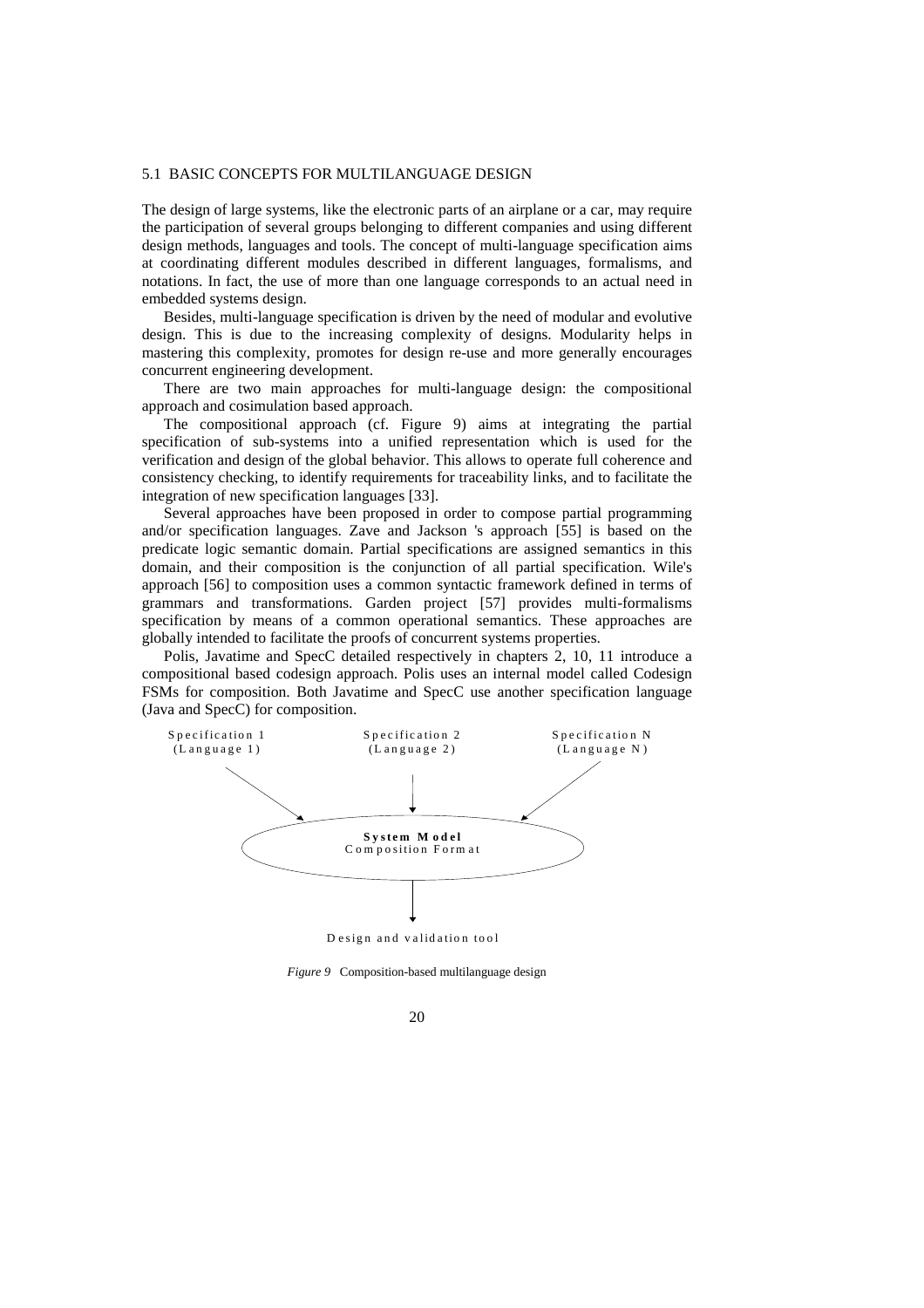The cosimulation based approach (cf. Figure 10) consists in interconnecting the design environments associated to each of the partial specification. Compared with the deep specification integration accomplished by the compositional approaches, cosimulation is an engineering solution to multilanguage design that performs just a shallow integration of the partial specifications.



*Figure 10* Cosimulation based multi language design

# 5.2 MULTILANGUAGE COSIMULATION

Cosimulation aims at executing several models given in different languages in a concurrent way. Cosimulation environments may be differentiated by three key factors :

#### a) The Engine Model

The cosimulation may be based on a single engine or on a multiple engine. The first case corresponds to the composition scheme, all the subsystems are translated into a unique notation that will be executed using a specific simulation engine. The multi engine approach corresponds to the cosimulation based on a multi-language scheme. In this case several simulators may be executed concurrently.

#### b) The timing model

The cosimulation may be timed or untimed. In the first case the execution time of the operation is not handled. This scheme allows only for functional validation. The time needed for computation is not taken into account during cosimulation. Inter module communication may be done only through hand shaking where the order of event is used to synchronize the data and control signal exchange. In the case of timed simulation, each block may have a local timer and the cosimulation takes into account the execution time of the computation. The time may be defined at different levels of granularity which define different levels of cosimulation, for example in the case of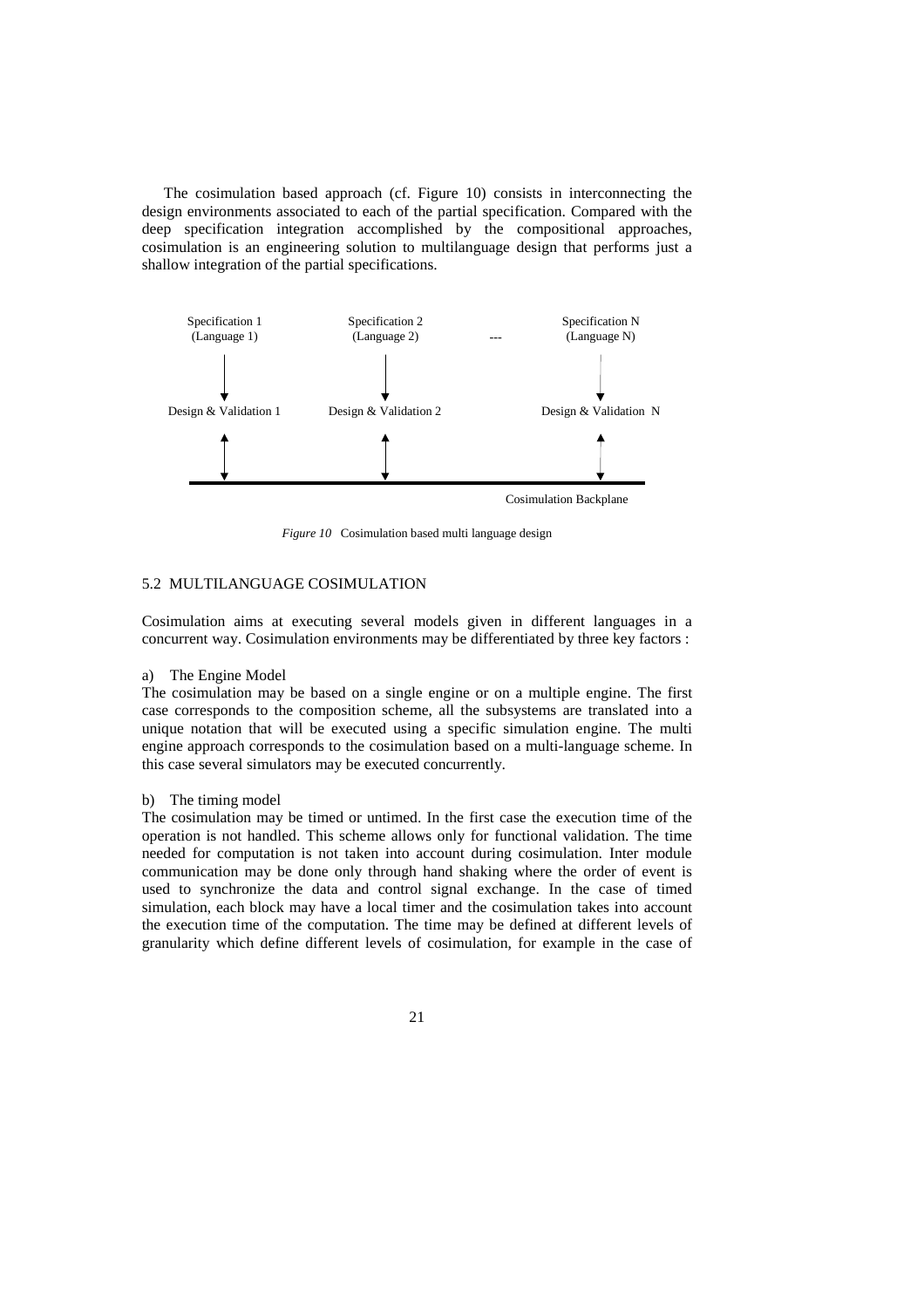HW/SW systems there are mainly three levels of cosimulation. The instruction level, the RTL level and the physical time level.

c) The synchronization scheme :

In case the cosimulation uses a multi-engine scheme, the key issue for the definition of a cosimulation environment is the communication between the different simulators. There are mainly two synchronization modes: the master slave mode and the distributed mode.

With the master-slave mode, cosimulation involves one master simulator and one or several slave simulators. In this case, the slave simulators are invoked using procedure call-like techniques. Figure 11 shows a typical master-slave cosimulation model. The implementation of such a communication model is generally made possible thanks to:

1. The possibility to call foreign procedures (e.g. C programs) from the master simulator

2. The possibility to encapsulate the slave simulator within a procedure call



*Figure 11* Master-slave Cosimulation

Most simulators provide a basic means to invoke C functions during simulation following a master-slave model. In the case of VHDL (fig 1.11b) this access is possible by using the foreign VHDL attribute within an associated VHDL architecture. The foreign attribute allows parts of the code to be written in languages other than VHDL (e.g. C procedures). Although useful, this scheme presents a fundamental constraint. The slave module cannot work in the same time concurrently to the master module. In the case of C-VHDL cosimulation, this also implies that the C module cannot hold an internal state between two calls. Then, the C-program needs to be sliced into a set of Cprocedures executed in one shot and activated through a procedure call. In fact, this requires a significant style change in the C flow, specially for control-oriented applications which need multiple interaction points with the rest of the hardware parts [58]. By using this model, the software part for control-oriented applications requires a sophisticated scheme where the procedure saves the exit point of the sliced C-program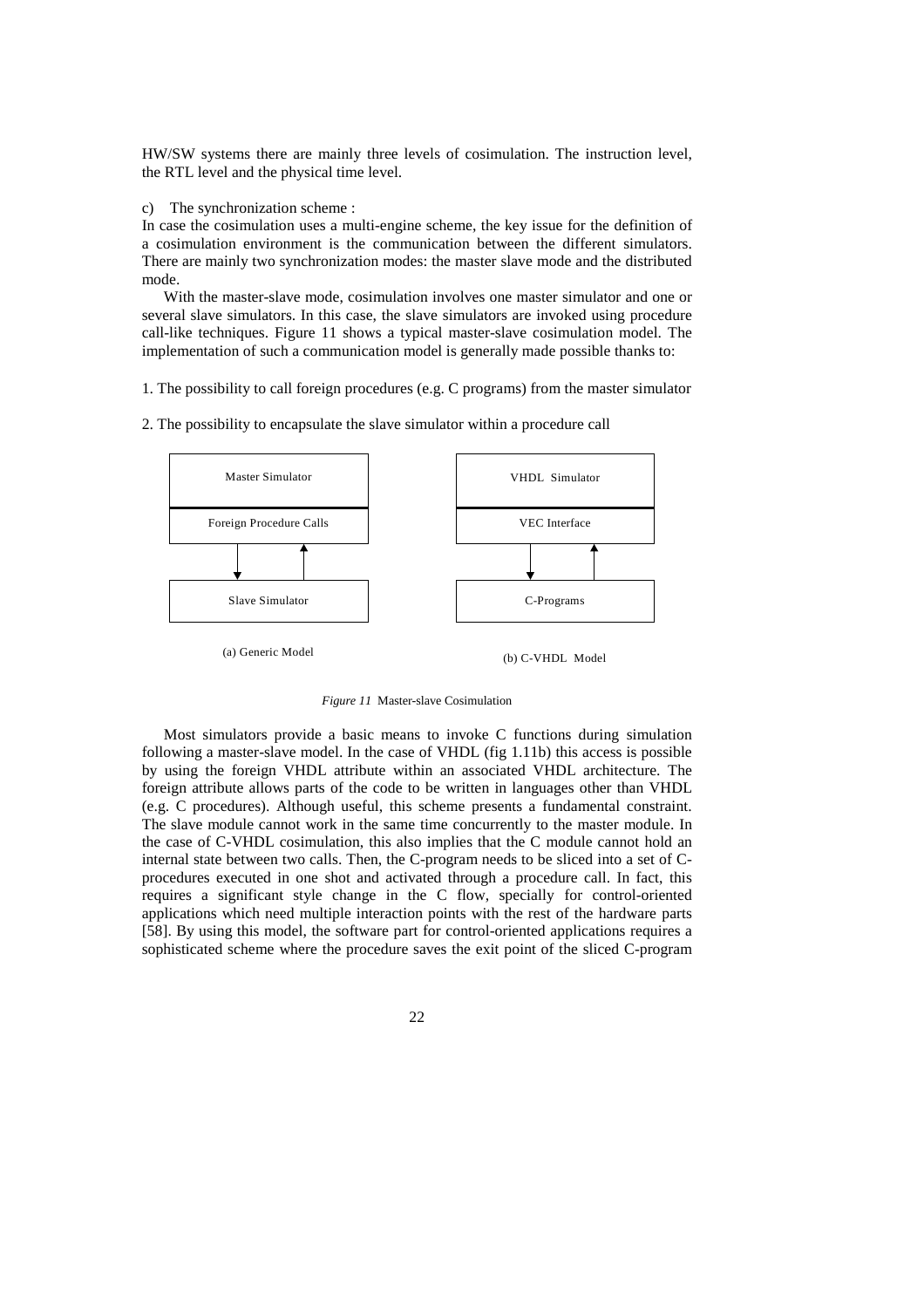for future invocations of the procedure. Moreover, the model does not allow true concurrency: when the C procedure is being executed, the simulator is idle.

The distributed cosimulation model overcomes these restrictions. This approach is based on a communication network protocol which is used as a software bus. Figure 12 shows a generic distributed cosimulation model. Each simulator communicates with the cosimulation bus through calls to foreign procedures.



*Figure 12* Distributed Cosimulation Model

The cosimulation bus is in charge of transferring data between the different simulators. It acts as a communication server accessed through procedure calls. The implementation of the cosimulation bus may be based on standard system facilities such as UNIX IPC or Sockets. It may also be implemented as an ad hoc simulation backplane [59].

In order to communicate, each simulator needs to call a procedure that will send/receive information from the software bus (e.g. IPC channel). For instance, in the case of C-VHDL cosimulation, this solution allows the designer to keep the C application code in its original form. In addition, the VHDL simulator and the Cprogram may run concurrently. It is important to note that the cosimulation models are independent of the communication mechanism used during cosimulation. This means that cosimulation can use other communication mechanisms than IPC (for example Berkeley Sockets or any other ad hoc protocol).

#### 5.3 AUTOMATIC GENERATION OF INTERFACES

When dealing with multilanguage design, the most tedious and error-prone procedure is the generation of the link between different environments. In order to overcome this problem automatic interface generation tools are needed. This kind of tools take as input a user defined configuration file, which specifies the desired configuration characteristics (I/O interface and synchronization between debugging tools) and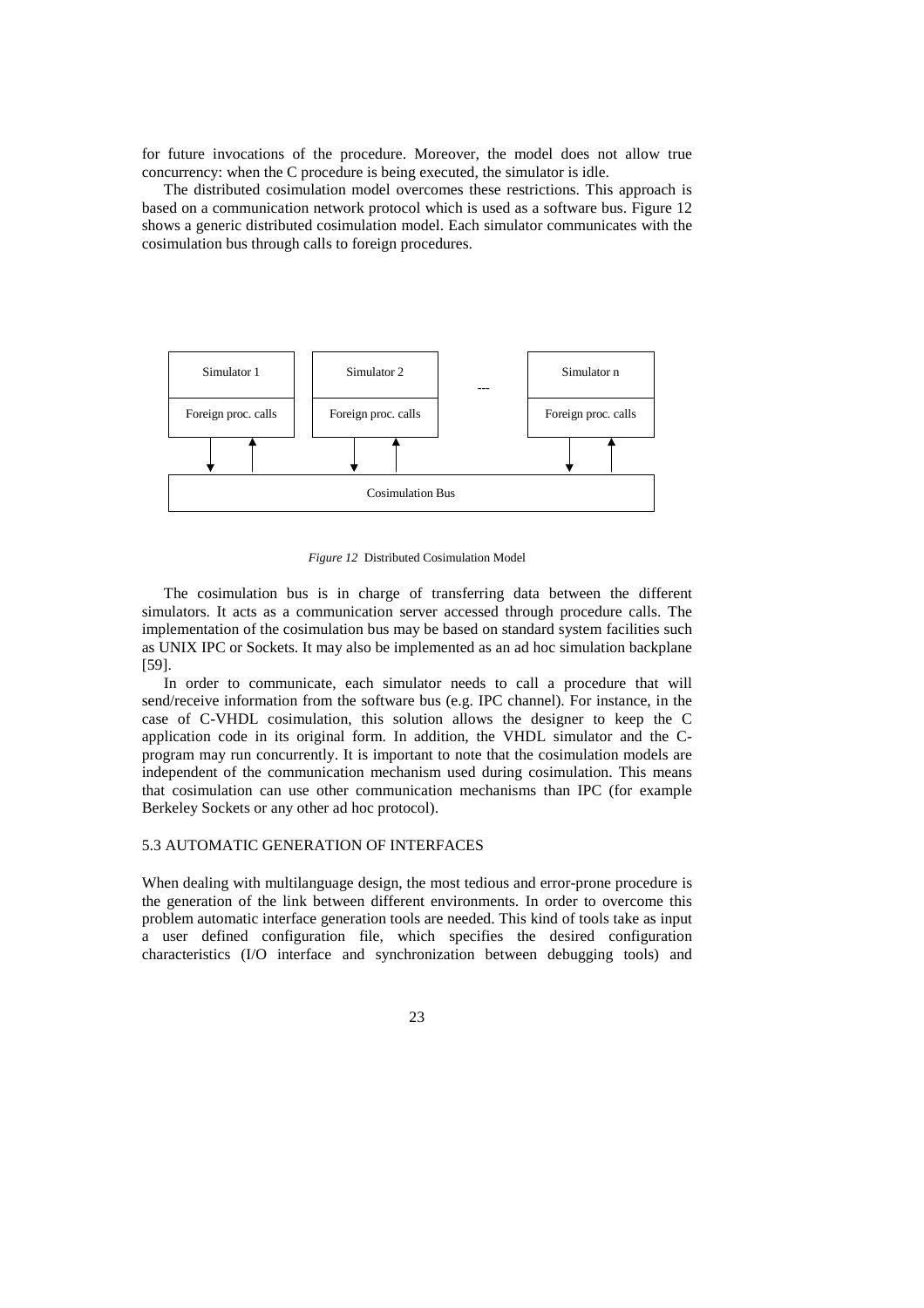produces a ready-to-use interface [58, 60]. There are two kinds of interfaces needed : cosimulation interfaces and implementation interfaces.

Figure 14 shows a generic interface generation scheme starting from a set of modules and a configuration file, the system produces an executable model. In the case of co-simulation, the communication bus will be a software bus (such as IPC or sockets) and the module interfaces are systems calls used to link the simulators to the cosimulation bus. In the case of interface generation for implementation, the communication bus may correspond to an existing platform and the module interfaces may include drivers for software and specific hardware for other blocks [18].



*Figure 14* Intermodule interface generation for cosimulation and implementation

The configuration file specifies the inter-module interactions. This may be specified at different levels ranging from the implementation level where communication is performed through wires to the application level where communication is performed through high level primitives independent from the implementation. Figure 15 shows three levels of inter-module communication [61].

The complexity of the interface generation process depends on the level of the intermodule communication.

At the application level, communication is carried out through high level primitives such as send, receive and wait. At this level the communication protocol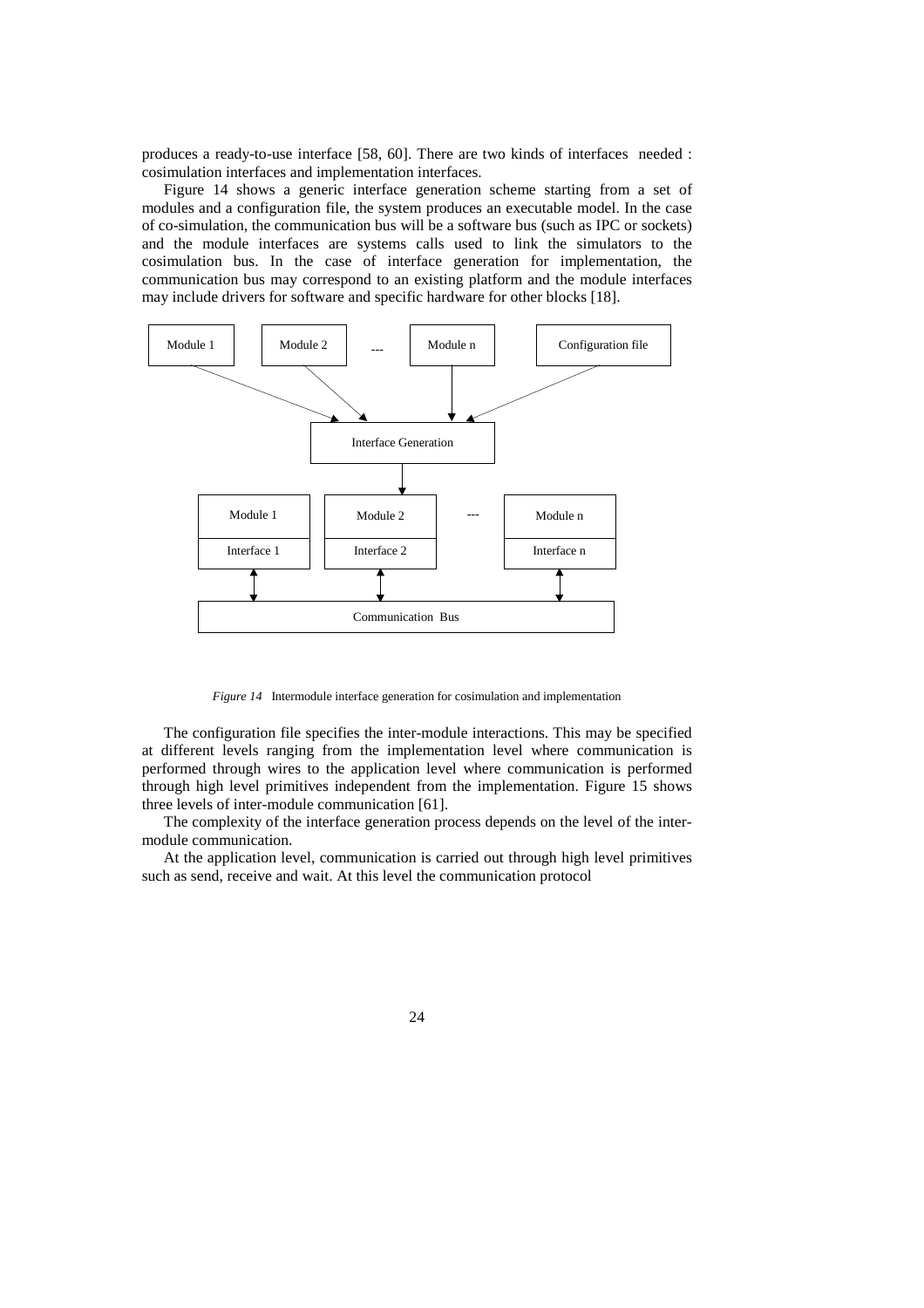

*Figure 15* Abstraction Levels of Inter-module Communication

may be hidden by the communication procedures. This allows to specify a module regardless to the communication protocol that will be used later. Automatic generation of interfaces for this level of communication requires an intelligent process able to select a communication protocol. This process is generally called communication synthesis [6, 2].

The next level may be called the driver level. Communication is performed through read/write operation on I/O registers. These operations may hide physical address decoding and interrupt management. Automatic generation of interfaces selects an implementation for the I/O operations. COWARE is a typical multilanguage environment acting at this level [16].

At the lowest level, all the implementation details of the protocol are known and communication is performed using operations on simple wires (e.g. VHDL signals). The interface generation is simpler for this level.

#### 5.4 APPLICATION 1: C-VHDL MODELING AND COSIMULATION

The design of system on chip applications generally combine programmable processors executing software and application specific hardware components. The use of C-VHDL based codesign techniques enable the cospecification, cosimulation and cosynthesis of the whole system. Experiments [63] show that these new codesign approaches are much more flexible and efficient than traditional method where the design of the software and the hardware were completely separated. More details about the design of embedded cores can be found in [76].

This section deals with a specific case of multilanguage approach based on C-VHDL. We assume that hardware/software partitioning is already made. The codesign process starts with a virtual prototype, a heterogeneous architecture composed of a set of distributed modules, represented in VHDL for hardware elements and in C for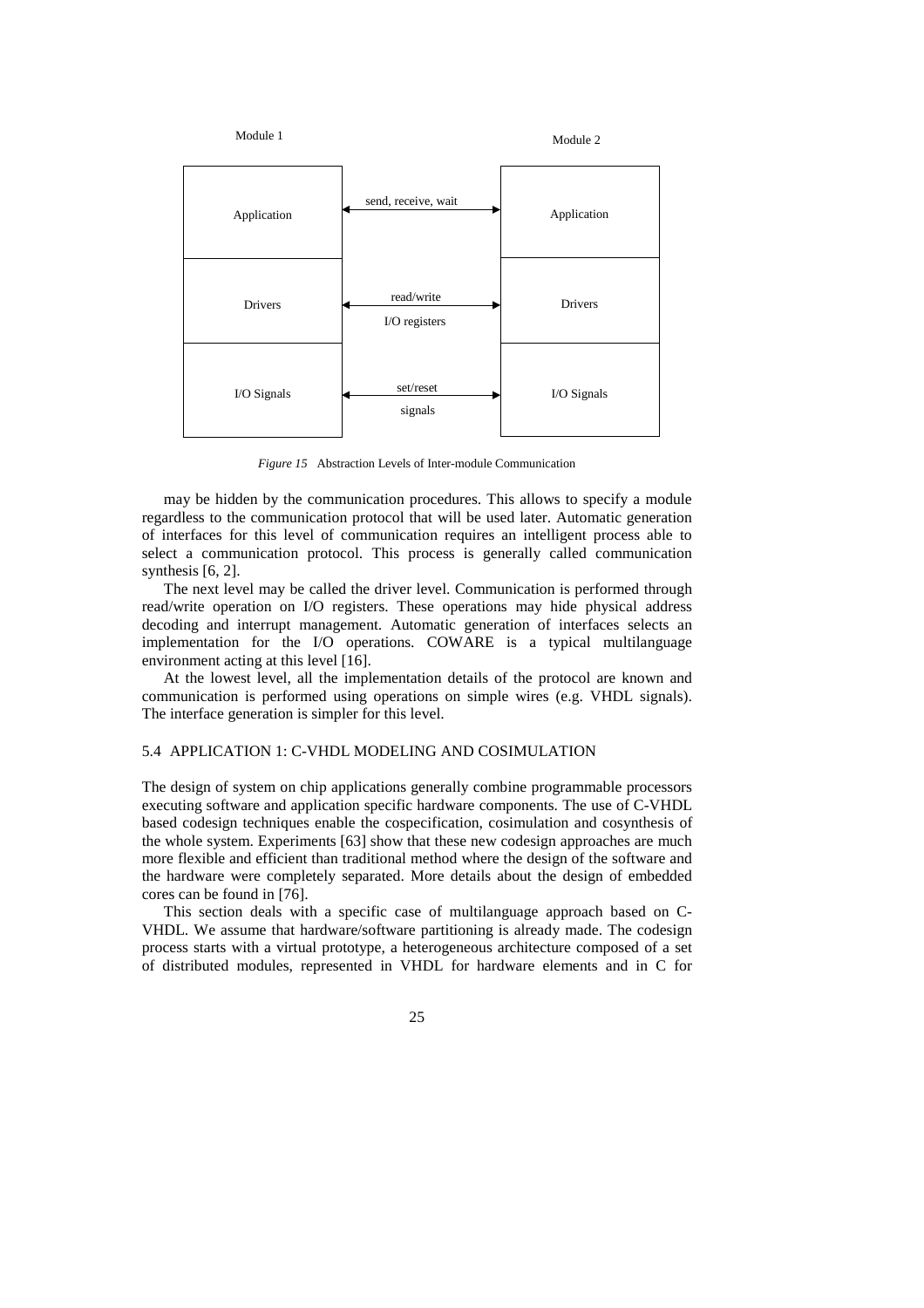software elements. The goal is to use the virtual prototype for both cosynthesis (mapping hardware and software modules onto an architectural platform) and cosimulation (that is the joint simulation of hardware and software components) into a unified environment.

Figure 16 shows a typical C-VHDL based codesign method [58, 16]. The design starts with a mixed C-VHDL specification and handles three abstraction levels: the functional-level, the cycle accurate level and the gate-level.



*Figure 16* C-VHDL based Codesign for Embedded Processors

At the functional level, the software is described as a C program and the hardware as a behavioral VHDL model. At this level the hardware software communication may be described at the application-level. A C-VHDL cosimulation may be performed for the verification of the initial specification. The C code is executed at the workstation and the VHDL is simulated at the behavioral level. Only functional verifications can be performed at this level, accurate timing verification can be performed with the two next levels.

At the cycle accurate level, the hardware is described at the RT-level and the software at the assembly-level. A cosimulation may be performed for the verification of the behavior of the system at the cycle-level. The C code is executed on a cycle accurate model of the processor. This may be in VHDL or another software model (e.g. a Cprogram). At this level, the hardware/software communication can be checked at the clock-cycle level.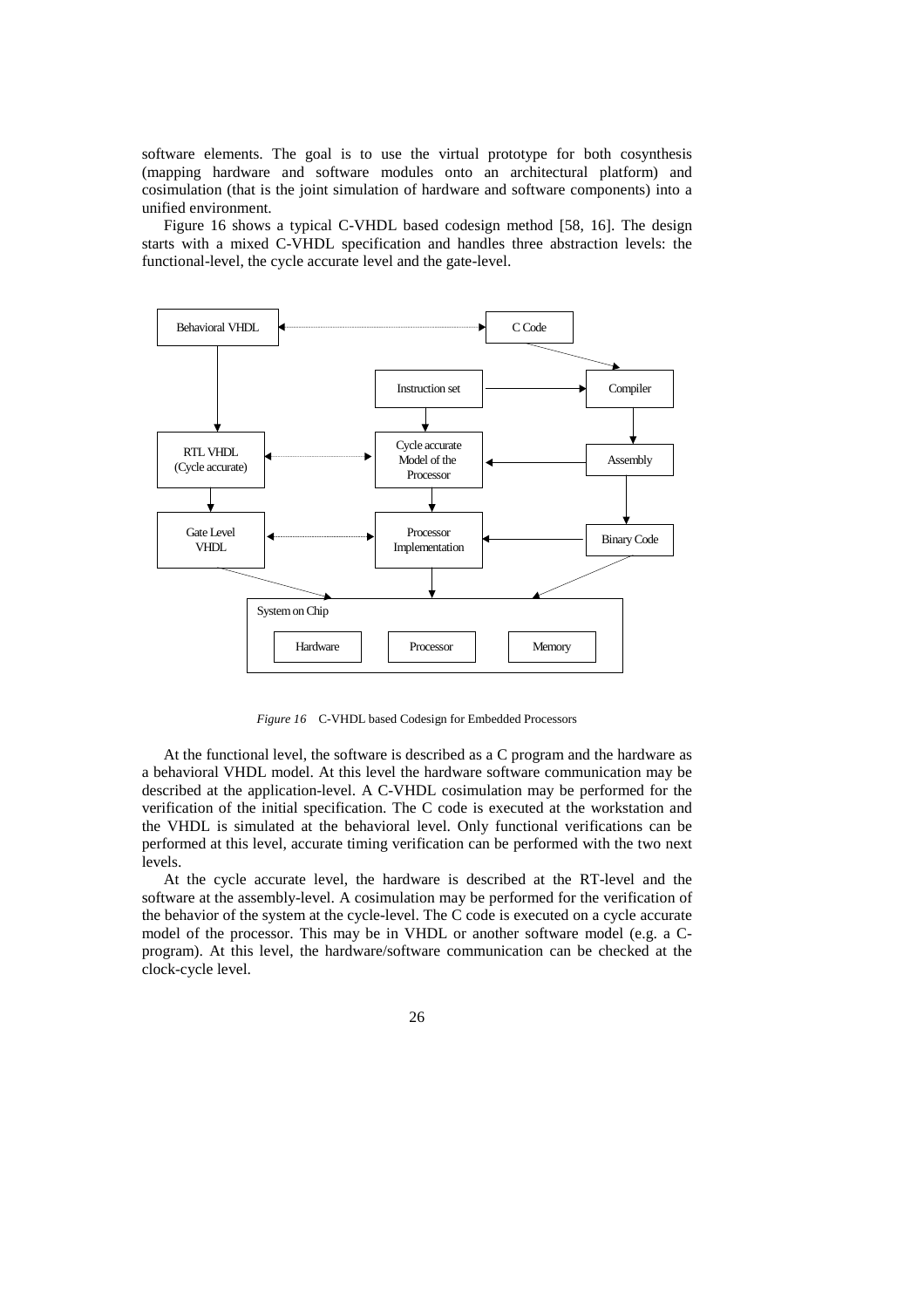The cycle accurate model can be obtained automatically or manually starting from the functional level. The RTL VHDL model may be produced using behavioral synthesis. The assembler is produced by simple compilation as explained in [76]; the main difficulty is the interface refinement [16].

The gate-level is close to the implementation. The VHDL model is refined through RTL synthesis to gates. The implementation of the software processor is fixed. The processor may be a hard macro or designed at the gate-level. All communication between hardware and software is detailed at the signal level. Cosimulation may be performed to verify the correct timing of the whole system.

The C-VHDL model described in Figure 16 may handle multiprocessor design thanks to the modularity of the specification and the cosimulation model. [66] gives more details about the specification styles and interface synthesis use in a similar C-VHDL based codesign methodology.

# 5.5 APPLICATION 2: MULTILANGUAGE DESIGN FOR AUTOMOTIVE

This section introduces a complete design flow used for automotive design [78]. The use of electronics within cars is becoming more and more important. It is expected that the electronic parts will constitute more than 20% of the price of future cars [77]. The joint design control of various mechanical parts with electronic parts and specially micro-controllers is a very important area for automotive design. In traditional design approaches the different parts are designed by separate groups and the integration of the overall system is made at the final stage. This scheme may induce extra delays and costs because of interfacing problems. The necessity for more efficient design approaches allowing for joint design of different parts is evident. Multilanguage design constitutes an important step towards this direction. It gives the designer the ability to validate the whole system's behavior before the implementation of any of its parts.

Multilanguage system design offers many advantages including efficient design flow and shorter time to market. The key idea is to allow for early validation of the overall system through co-simulation. Figure 18 shows the methodology used to produce and to validate the initial specification for an automotive system including hardware, software and mechanical parts. The design starts with an analysis of the system requirements and a high level definition of the various functions of the system. At the top level, partitioning is done manually because we have no formal specification. The mechanical part is modeled in Matlab and the electronic part is modeled in SDL. At this stage, we obtain a multilanguage system level model given in SDL-Matlab.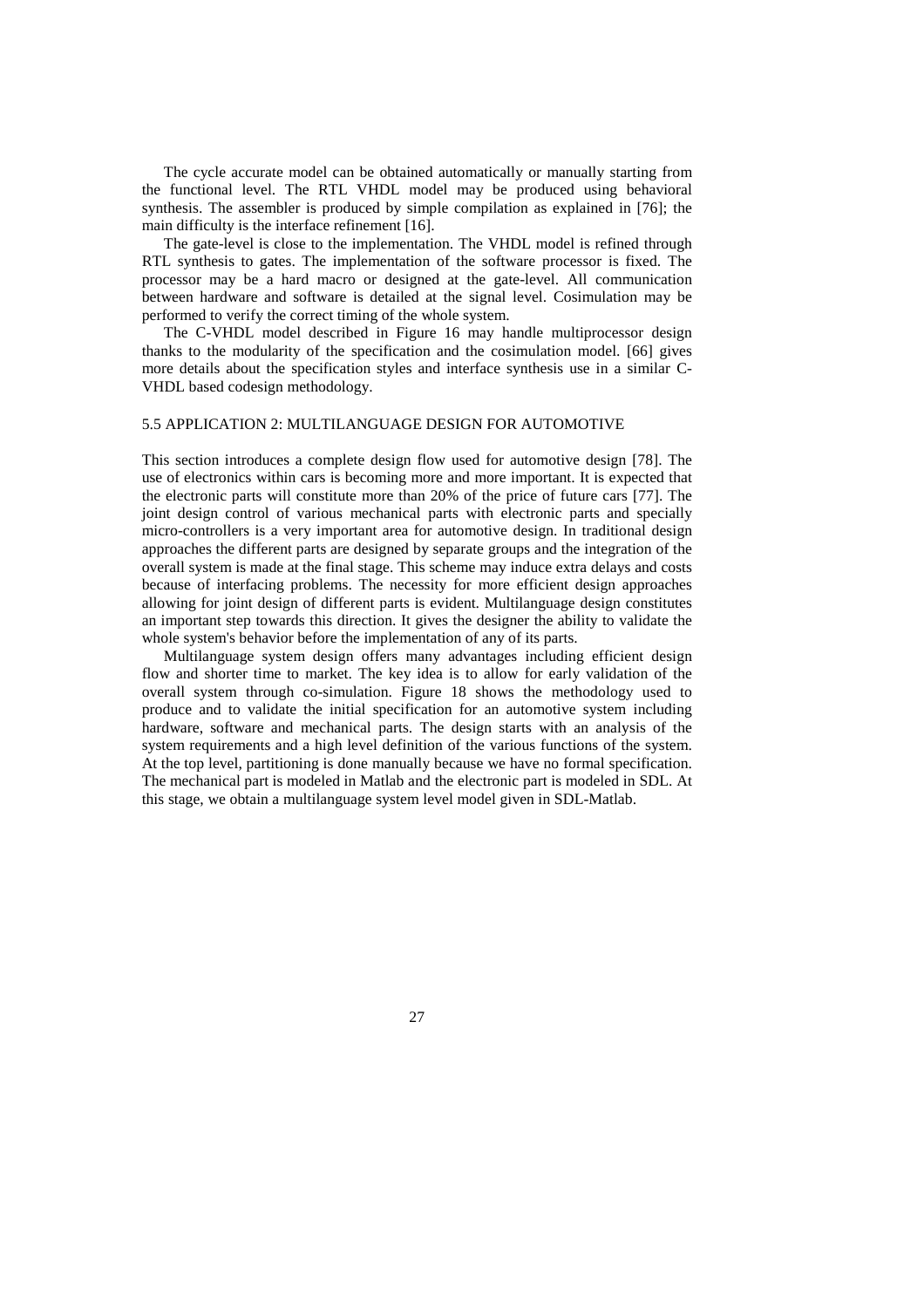

*Figure 16* Multilanguage design flow for Automotive

The design flow handles three abstraction levels : the system-level, the system architecture level and the RTL or cycle accurate level.

At the system level, communication is described at the application level. The validation of the overall system may be done using system level co-simulation of SDL-Matlab models. This model may be used as a mock-up of the system in order to fix the final specification. The electronic module needs to be partitioned into hardware and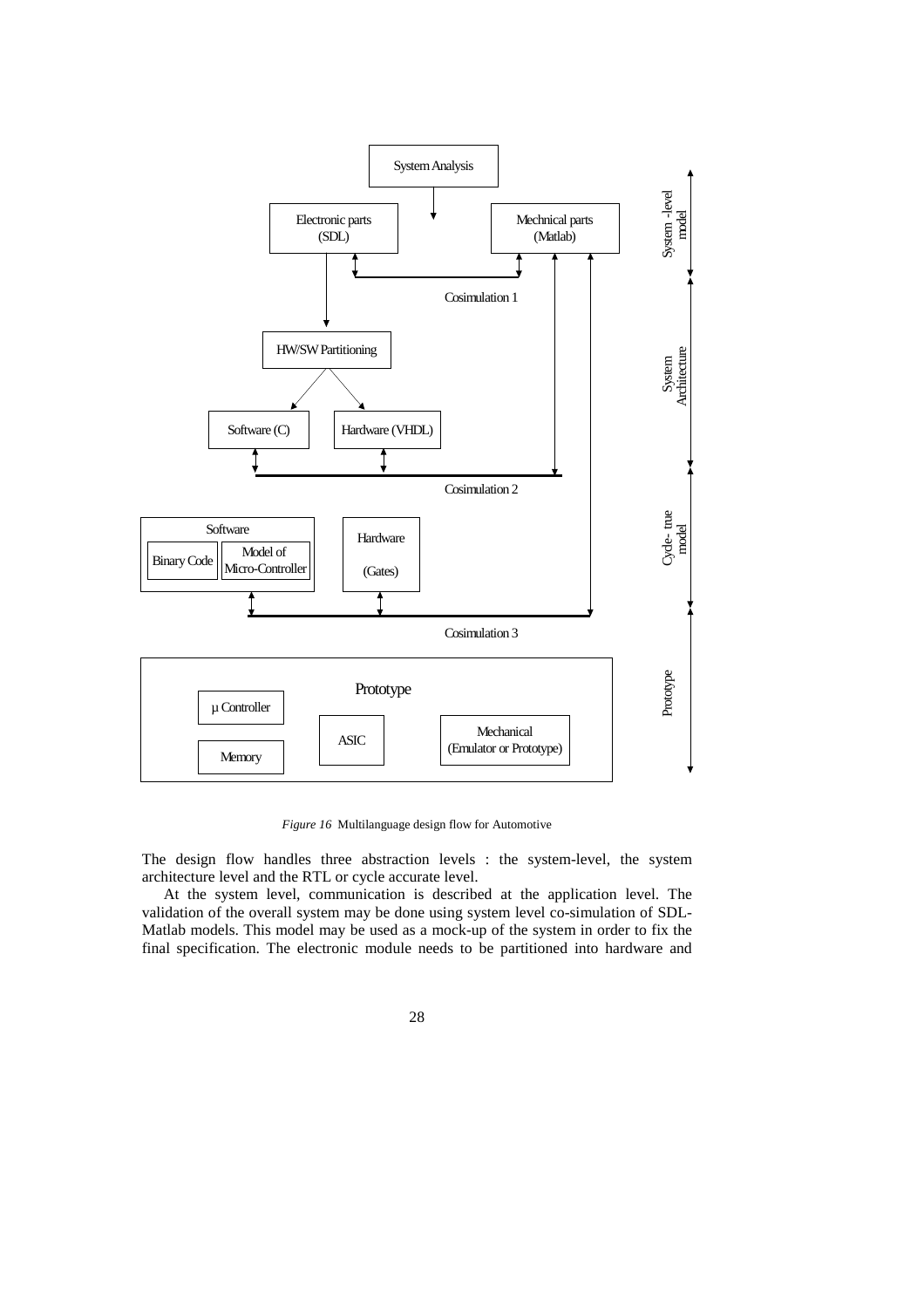software. This may be performed automatically using COSMOS-like tools [66]. This step produces a mixed hardware/software model of the electronic part.

At this stage, we obtain a system architecture Model. Hardware is modeled as behavioral VHDL, software is modeled as C-programs, Hardware/Software communication is performed through generic wires and the mechanical part remains as a Matlab model.

Cosimulation may be achieved in order to validate the partitioning and the communication protocols. Some timing verification may be achieved at this level.

At the cycle-true level, hardware is refined as an RTL model. The software is executed on a Model of the final processor and the mechanical part may be kept in Matlab. At this level all interfaces are refined to the physical level. HW/SW interfaces should include drivers in the software and some hardware adaptors to link the processor to the application. The model of the processor may be an implementation model (e.g. a gate model or a synthesizable VHDL) or a high-level model (e.g. a C program). At this level, cosimulation may be used to check timing at the clock-cycle level.

The final step in this multi-language design flow is prototyping. At this level, a prototype of the electronic system needs to be built. The mechanical part may be emulated.

Of course, this model may be extended to other languages that may cover other domains. For instance, in automotive hydraulic parts may be simulated using SABER and integrated within the design flow of Figure 16. Another extension would be to combine SDL with a Dataflow-oriented model (e.g. SPW or COSSAP) for the specification of the electronic system. Such an extension may be needed in case the design includes both control and DSP functions.

The multilanguage approach is an already proven method with the emergence codesign approaches based on C-VHDL. It is expected that for the future, multilanguage design will develop and cover multi-system specification languages allowing for the design of large heterogeneous designs. In this case, different languages will be used for the specification of the different subsystems.

## ACKNOWLEDGEMENTS

This work was supported by France-Telecom/CNET, ESPRIT-OMI program under project CODAC 24139, SGS-Thomson, Aerospatiale, PSA, ESPRIT program under project COMITY 23015 and MEDEA program under Project SMT AT-403.

#### **6. Conclusion**

System-level modeling is an important aspect in the evolution of the emerging systemlevel design methods and tools. This includes system-level specification languages which target designers and internal format which are used by tools.

Most hardware/software codesign tools make use of an internal representation for the refinement of the input specification and architectures. An intermediate form may be language-oriented or architecture-oriented. The first kind makes easier high-level transformations and the latter makes easier handling sophisticated architectures.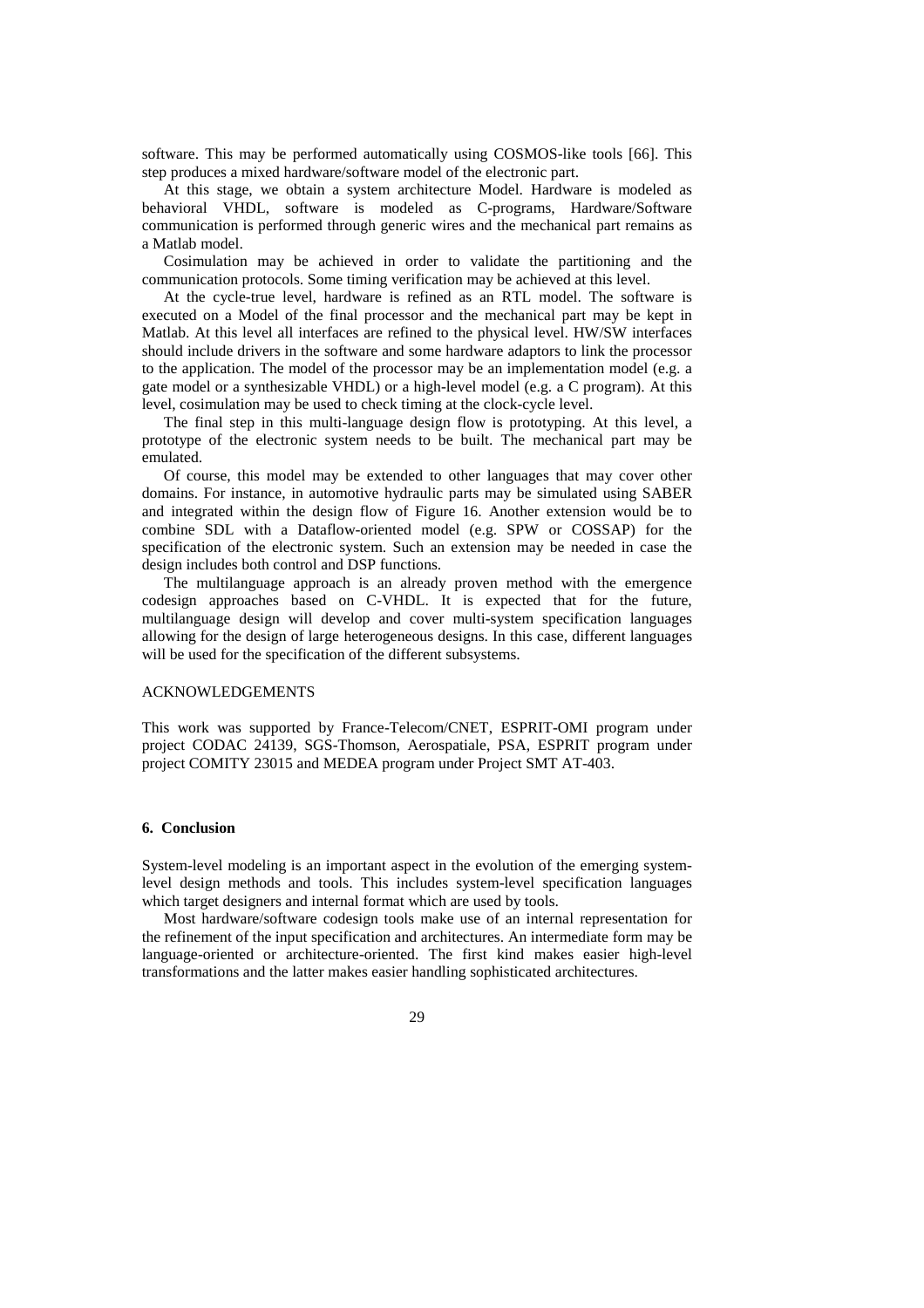The intermediate form fixes the underlying design model of the codesign process. When the target model is a multi-processor architecture, the intermediate model needs to handle multithread computation.

A plethora of specification languages exists. These come from different research areas including VLSI design, protocols, reactive systems design, programming languages, parallel programming, functional programming and algebraic notations. Each of these languages excels within a restricted application domains. For a given usage, languages may be compared according to their ability to express behaviors (expressive power), their suitability for building tools (analytical power) and their availability.

Experiments with system specification languages have shown that there is not a unique universal specification language to support the whole design process for all kinds of applications. The design of heterogeneous systems may require the combination of several specification languages for the design of different parts of the system. The key issues in this case are multilanguage validation, cosimulation and interfacing (simulator coupling).

# **References**

- 1. V. Mooney T. Sakamoto and G. De Micheli. Run-time scheduler synthesis for hardware-software systems and application to robot control design. In IEEE, editor, *Proceedings of the CHDL'97*, pages 95--99, March 1997.
- 2. J.-M. Daveau, G. Fernandes Marchioro, and A.A. Jerraya. Vhdl generation from sdl specification. In Carlos D. Kloos and Eduard Cerny, editors, *Proceedings of CHDL*, pages 182--201. IFIP, Chapman-Hall, April 1997.
- 3. C. Delgado Kloos and Marin Lopez et all. From lotos to vhdl. *Current Issues in Electronic Modelling*, 3, September 1995.
- 4. D. HermanN., J. Henkel, and R. Ernst. An approach to the adaptation of estimated cost parameters in the cosyma system. In Proc. *Third Int'l Wshp on Hardware/Software Codesign Codes/CASHE*, pages 100--107. Grenoble, IEEE CS Press, September 1994.
- 5. J.Henkel and R. Ernst. A path-based technique for estimating hardware runtime in hw/sw- cosynthesis. In *8th Intl. Symposium on System Synthesis (SSS)*, pages 116-- 121. Cannes, France, September 13-15 1995.
- 6. W. Wolf. Hardware-software codesign of embedded systems. *Proceedings of IEEE*, 27(1):42--47, January 1994.
- 7. L. Lavagno, A. Sangiovani-Vincentelli, and H. Hsieh. *Embedded System Codesign: Synthesis and Verification*, pages 213--242. Kluwer Academic Publishers, Boston, MA, 1996.
- 8. G. Berry and L. Cosserat. *The esterel synchronous programming language and its mathematical semantics. language for synthesis*, Ecole Nationale Superieure de Mines de Paris, 1984.
- 9. G. Berry. Hardware implementation of pure esterel. In *Proceedings of the ACM Workshop on Formal Methods in VLSI Design*, January 1991.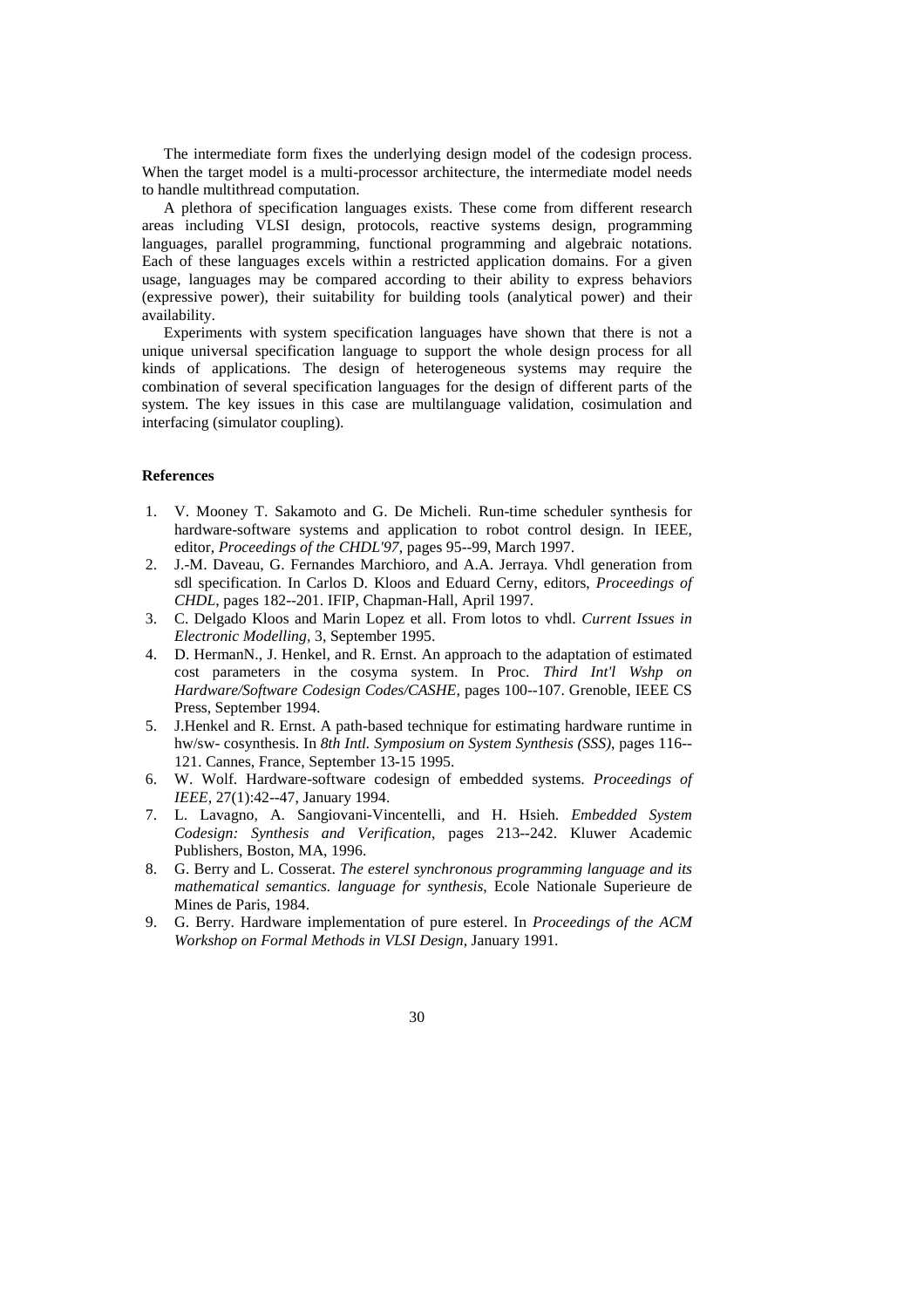- 10. D. Gajski, F. Vahid, S. Narayan, and J. Gong. *Specification and Design of Embedded Systems*. Prentice Hall, 1994.
- 11. D. Gajski, F. Vahid, and S. Narayan. System-design methodology: Executablespecification refinement. In *Proc. European Design and Test Conference (EDAC-ETC-EuroASIC)*, pages 458--463. Paris, France, IEEE CS Press, February 1994.
- 12. S. Narayan, F. Vahid, and D. Gajski. System specification and synthesis with the speccharts language. In *Proc. Int'l Conf. on Computer-Aided Design (ICCAD)*, pages 226--269. IEEE CS Press, November 1991.
- 13. F. Vahid and S. Narayan. Speccharts: A language for system-level synthesis. In *Proceedings of CHDL*, pages 145--154, April 1991.
- 14. F. Vahid, S. Narayan, and D. Gajski. Speccharts: A vhdl front-end for embedded systems. *IEEE trans. on CAD of Integrated Circuits and Systems*, 14(6):694--706, 1995.
- 15. ISO, IS 8807. *LOTOS a formal description technique based on the temporal ordering of observational behavior*, February 1989.
- 16. K.Van Rompaey, D. Verkest, I. Bolsens, and H. De Man. Coware a design environment for heteregeneous hardware/software systems. In *Proceedings of the European Design Automation Conference*. Geneve, September 1996.
- 17. R. Klein. Miami: *A hardware software co-simulation environment. In Proceedings of RSP'96*, pages 173--177. IEEE CS Press, 1996.
- 18. I. Bolsens, B. Lin, K. Van Rompaey, S. Vercauteren, and D. Verkest. Co-design of dsp systems. In *NATO ASI Hardware/Software Co-Design*. Tremezzo, Italy, June 1995.
- 19. G.R. Andrews. *Concurrent Programming, Principles and Practice*. Redwood City,, California, 1991.
- 20. G.R. Andrews and F.B. Schneider. Concepts and notation for concurrent programming. *Computing Survey*, 15(1), March 1983.
- 21. G.V. Bochmann. Specification languages for communication protocols. In *Proceedings of the Conference on Hardware Description Languages CHDL'93*, pages 365--382, 1993.
- 22. D.C. Ku and G. DeMicheli. Relative scheduling under timing constraints. *IEEE trans. on CAD*, May 1992.
- 23. R. Camposano and R.M. Tablet. Design representation for the synthesis of behavioural VHDL models. In *Proceedings of CHDL*, May 1989.
- 24. L. Stok. *Architectural Synthesis and Optimization of Digital Systems*. PhD thesis, Eindhoven University of Technology, 1991.
- 25. G.G Jong. *Generalized Data Flow Graphs, Theory and Applications*. PhD thesis, Eindhoven University of Technology, 1993.
- 26. J.S. Lis and D.D. Gajski. Synthesis from VHDL. In *Proceedings of the International Conference on Computer-Aided Design*, pages 378--381, October 1988.
- 27. D. Gajski, N. Dutt, A. Wu, and Y. Lin. *High-Level Synthesis : Introduction to Chip and System Design*. Kluwer Academic Publishers, Boston, Massachusetts, 1992.
- 28. A.A. Jerraya, H. Ding, P. Kission, and M. Rahmouni. *Behavioral Synthesis and Component Reuse with VHDL*. Kluwer Academic Publishers, 1997.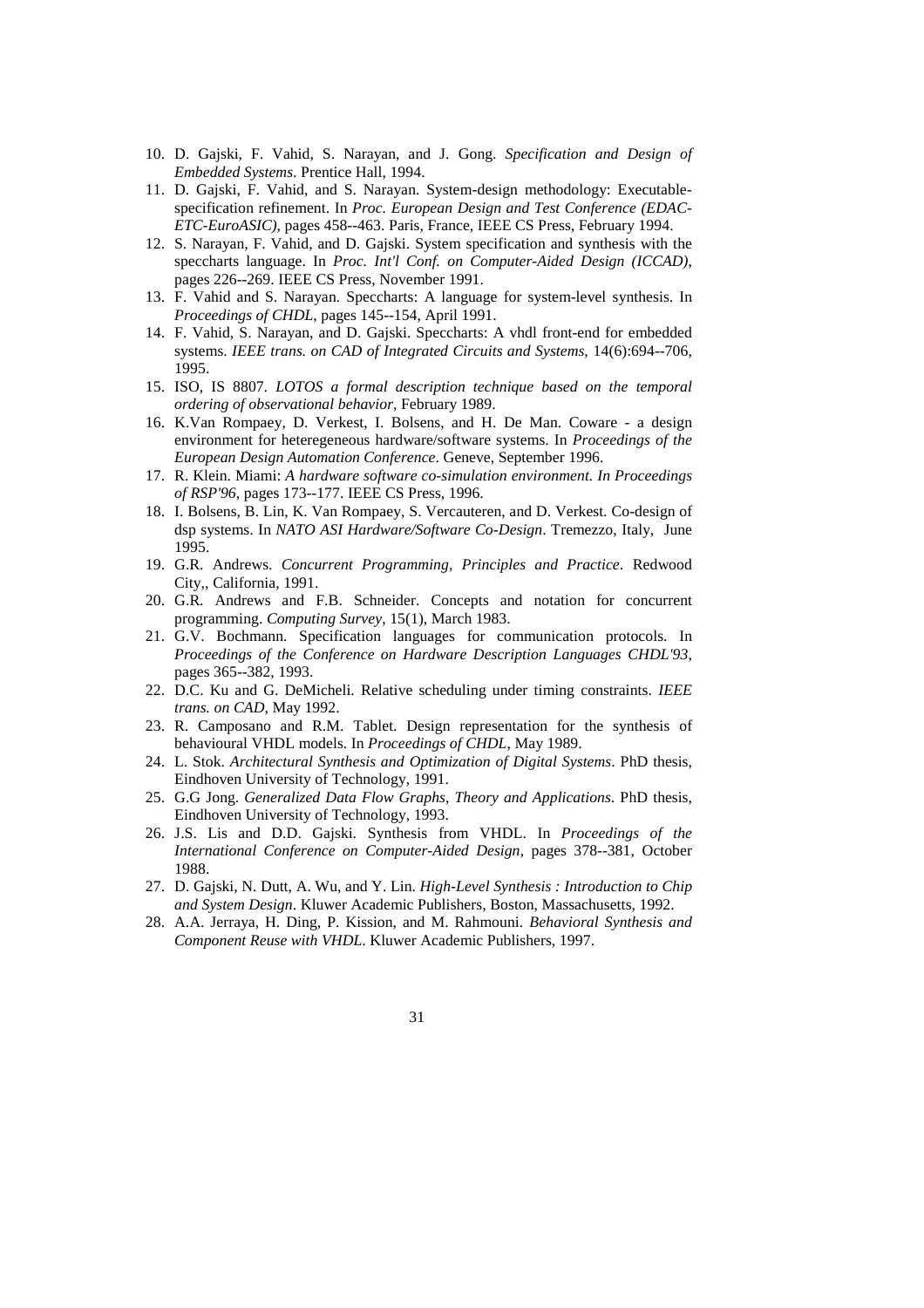- 29. R.K. Gupta, C.N. Coelho Jr., and G. DeMicheli. Synthesis and simulation of digital systems containing interacting hardware and software components. In *Proceedings of the 29th Design Automation Conference (DAC)*, pages 225--230. IEEE CS Press, 1992. References 37
- 30. A.H. Timmer and J.A.G. Jess. Exact Scheduling Strategies based on Bipartie Graph Matching. In *Proceedings of the European Conference on Design Automation*, Paris, France, Mars 1995.
- 31. A. Kalavade and E.A. Lee. A hardware/software codesign methodology for dsp applications. *IEEE Design and Test of Computers*, 10(3):16--28, September 1993.
- 32. A.A. Jerraya and K. O'Brien. Solar: An intermediate format for system-level design and specification. In *IFIP Inter. Workshop on Hardware/software Co-Design*, Grassau, Allemagne, May 1992.
- 33. Alan Davis. *Software Requirements: Analysis and Specification*. Elsevier Publisher, NY, 1995.
- 34. J.R. Duley and D.L. Dietmeyer. A digital system design language (ddl). *IEEE trans. on Computers*, C-24(2), 1975.
- 35. M.R. Barbacci. Instruction set processor specifiocation (isps): The notation and its applications. *IEEE trans. on Computer*, c30(1):24--40, january 1981.
- 36. P. Piloty al. Conlan report. In Springer Verlag, editor, *Lecture notes in Computer Science 151*, Berlin, 1983.
- 37. D.C. Ku and G. DeMicheli. Hardware C a language for hardware design. Technical Report N! CSL-TR-88-362, *Computer Systems Lab*, Stanford University, August 1988.
- 38. Institute of Electrical and Electronics Engineers. *IEEE Standard VHDL Language Reference Manual*, Std 1076-1993. IEEE, 1993.
- 39. G.J. Holzmann. *Design and Validation of Computer Protocols*. Prentice-Hall, Englewood Cliffs, N.J, 1991.
- 40. *Computer Networks and ISDN Systems*. CCITT SDL, 1987.
- 41. S. Budowski and P. Dembinski. *An introduction to estelle: A specification language for distributed systems*. Computer Networks and ISDN Systems, 13(2):2- - 23, 1987.
- 42. *International Standard, ESTELLE* (Formal description technique based on an extended state transition model), 1987.
- 43. N. Halbwachs, F. Lagnier, and C. Ratel. Programming and verifying real-time systems by means of the synchronous data-flow lustre. *IEEE Tranactions on Software Enginering*, 18(9), September 1992.
- 44. T. Gautier and P. Le Guernic. *Signal, a declarative language for synchronous programming of real-time systems*. Computer Science, Formal Languages and Computer Architectures, 274, 1987.
- 45. J. L. Peterson. *Petri Net Theory and the modeling of Systems*. Prentice-Hall, Englewood Cliffs, N.J., 1981.
- 46. D. Harel. Statecharts : *A visual formalism for complex systems.* Science of Computer Programming, 8:231--274, 1987.
- 47. R. Milner. *Calculi for synchrony and asynchrony*. Theoritical Computer Science, 23:267--310, 1983.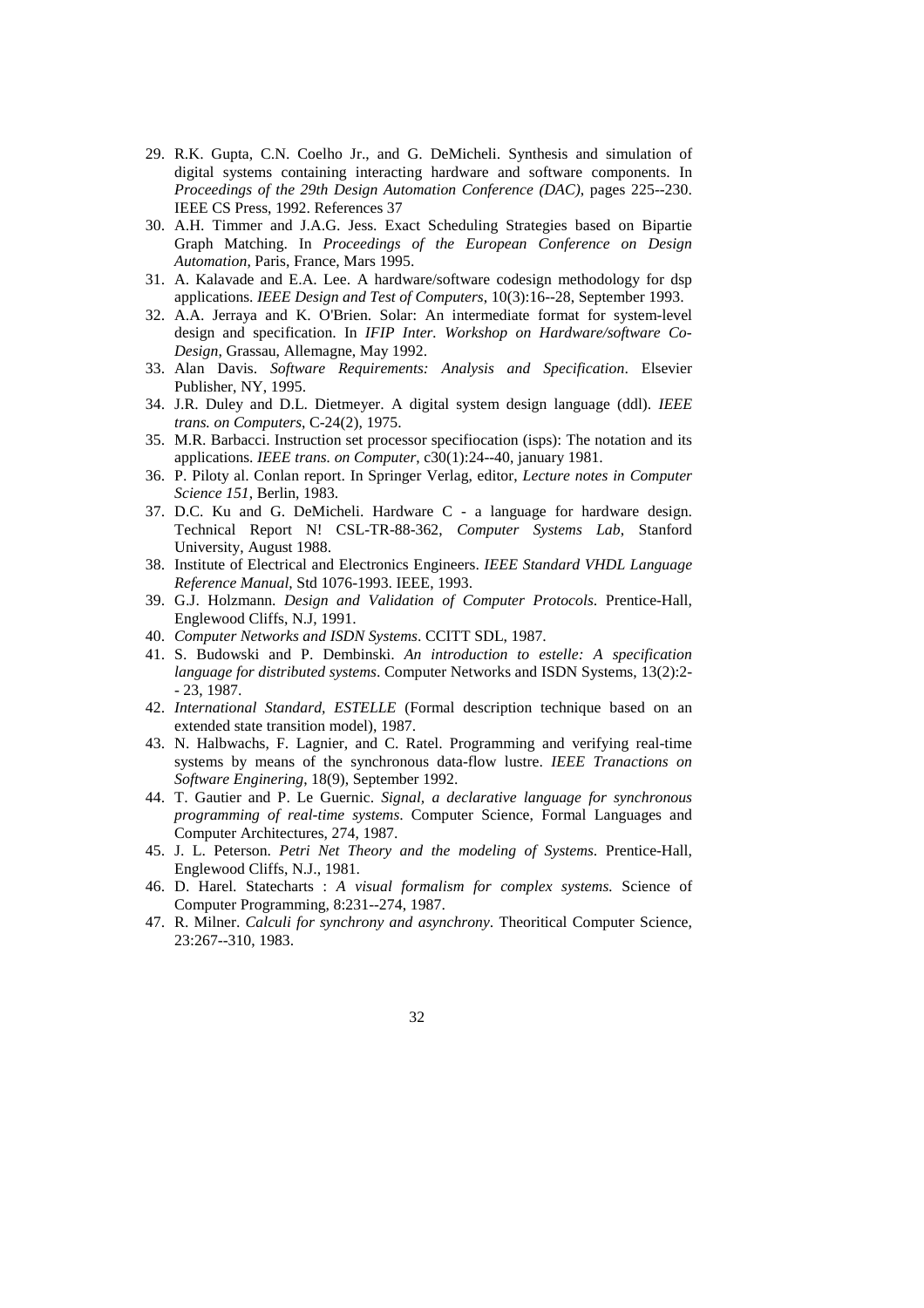- 48. E. Barros, W. Rosentiel, and X. Xiong. A method for partitioning unity language in hardware and software. In *Proc. European Design Automation Conference (EuroDAC)*, pages 220--225. IEEE CS Press, September 1994.
- 49. C.B. Jones. *Systematic software development using vdm*. C.A.R Hoare Series, Prentice Hall International Series in Computer Science, 1990.
- 50. J.M. Spivey. An introduction to z formal specifications. *Software Engineering Journal*, pages 40--50, January 1989.
- 51. J. R. Abrial. *The B Book. Assigning Programs to Meaning*. Cambridge University Press, 1997.
- 52. J. Bruijnin. *Evaluation and integration of specification languages*. Computer Networks and ISDN Systems, 13(2):75--89, 1987.
- 53. CCITT. *CHILL Language Definition* Recommendation Z.200. May 1984.
- 54. M. Romdhani, R.P. Hautbois, A. Jeffroy, P. de Chazelles, and A.A. Jerraya. Evaluation and composition of specification languages, an industrial point of view. In *Proc. IFIP Conf. Hardware Description Languages (CHDL*), pages 519--523, September 1995.
- 55. P. Zave and M. Jackson. Conjunction as composition. *ACM trans. On Software engineering and methodology*, 8(2):379--411, October 1993.
- 56. D.S. Wile. *Integrating syntaxes and their associated semantics*. Technical Report RR-92-297, Univ. Southern California, 1992.
- 57. S.P. Reis. Working in the garden environment form conceptual programming. *IEEE Software*, 4:16--27, November 1987.
- 58. C.A. Valderrama, A. Changuel, P.V. Raghavan, M. Abid, T. Ben Ismail, and A.A. Jerraya. A unified model for co-simulation and co-synthesis of mixed hardware/software systems. In *Proc. European Design and Test Conference (EDAC-ETC-EuroASIC*). IEEE CS Press, March 1995.
- 59. W.M. Loucks, B.J. Doray, and D.G. Agnew. Experiences in real time hardwaresoftware cosimulation. In *Proc. VHDL Int'l Users Forum (VIUF*), pages 47--57, April 1993.
- 60. C.A. Valderrama, F. Nacabal, P. Paulin, and A.A. Jerraya. Automatic generation of interfaces for distributed c-vhdl cosimulation of embedded systems: an industrial experience. In *Proccedings of the 7th IEEE workshop on Rapid Systems Prototyping*. IEEE CS Press, June 1996.
- 61. D.E. Thomas, J.K. Adams, and H. Schmit. Model and methodology for hardwaresoftware codesign. *IEEE Design and Test of Computers*, 10(3):6--15, September 1993.
- 62. D. Filo, D.C. Ku, C.N. Coelho, and G. DeMicheli. Interface optimisation for concurrent systems under timing constraints. *IEEE Trans. on VLSI Systems*, 1:268- -281, September 1993.
- 63. P. Paulin, C. Liem, T. May, and S. Sutarwala. DSP design tool requirements for embedded systems: A telecommunications industrial perspective. *Journal of VLSI Signal Processing (Special issue on synthesis for real-time DSP*), 1994.
- 64. N.L. Rethman and P.A. Wilsey. Rapid: A tool for hardware/software tradeoff analysis. In *Proc. IFIP Conf. Hardware Description Languages (CHDL)*. Elsevier Science, April 1993.